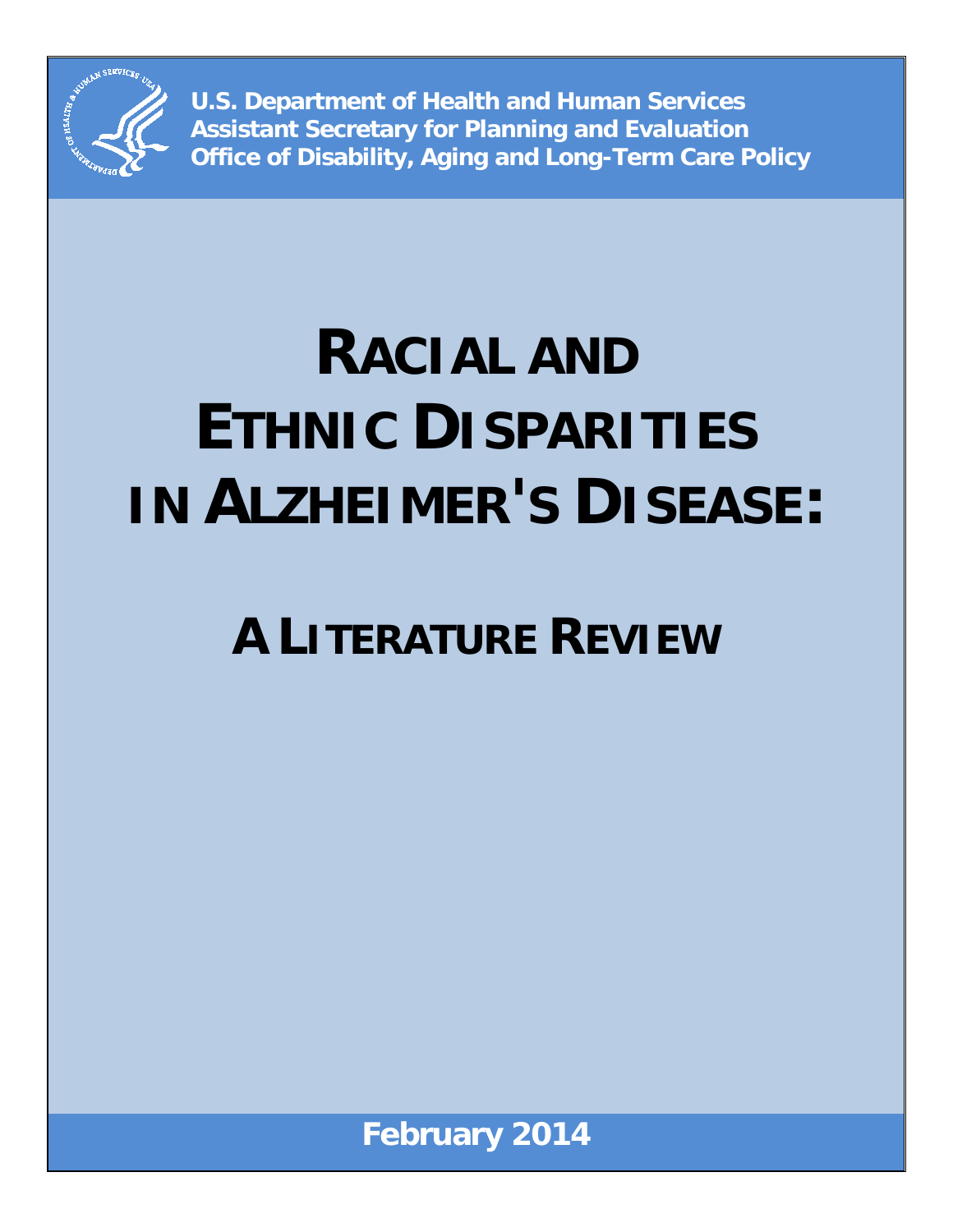#### **Office of the Assistant Secretary for Planning and Evaluation**

The Office of the Assistant Secretary for Planning and Evaluation (ASPE) is the principal advisor to the Secretary of the Department of Health and Human Services (HHS) on policy development issues, and is responsible for major activities in the areas of legislative and budget development, strategic planning, policy research and evaluation, and economic analysis.

ASPE develops or reviews issues from the viewpoint of the Secretary, providing a perspective that is broader in scope than the specific focus of the various operating agencies. ASPE also works closely with the HHS operating agencies. It assists these agencies in developing policies, and planning policy research, evaluation and data collection within broad HHS and administration initiatives. ASPE often serves a coordinating role for crosscutting policy and administrative activities.

ASPE plans and conducts evaluations and research--both in-house and through support of projects by external researchers--of current and proposed programs and topics of particular interest to the Secretary, the Administration and the Congress.

## **Office of Disability, Aging and Long-Term Care Policy**

The Office of Disability, Aging and Long-Term Care Policy (DALTCP), within ASPE, is responsible for the development, coordination, analysis, research and evaluation of HHS policies and programs which support the independence, health and long-term care of persons with disabilities--children, working aging adults, and older persons. DALTCP is also responsible for policy coordination and research to promote the economic and social well-being of the elderly.

In particular, DALTCP addresses policies concerning: nursing home and communitybased services, informal caregiving, the integration of acute and long-term care, Medicare post-acute services and home care, managed care for people with disabilities, long-term rehabilitation services, children's disability, and linkages between employment and health policies. These activities are carried out through policy planning, policy and program analysis, regulatory reviews, formulation of legislative proposals, policy research, evaluation and data planning.

This report was prepared under contract #HHSP23320100021WI between HHS's ASPE/DALTCP and Research Triangle Institute. For additional information about this subject, you can visit the DALTCP home page at http://aspe.hhs.gov/office\_specific/daltcp.cfm or contact the ASPE Project Officer, Helen Lamont, at HHS/ASPE/DALTCP, Room 424E, H.H. Humphrey Building, 200 Independence Avenue, S.W., Washington, D.C. 20201. Her e-mail address is: Helen.Lamont@hhs.gov.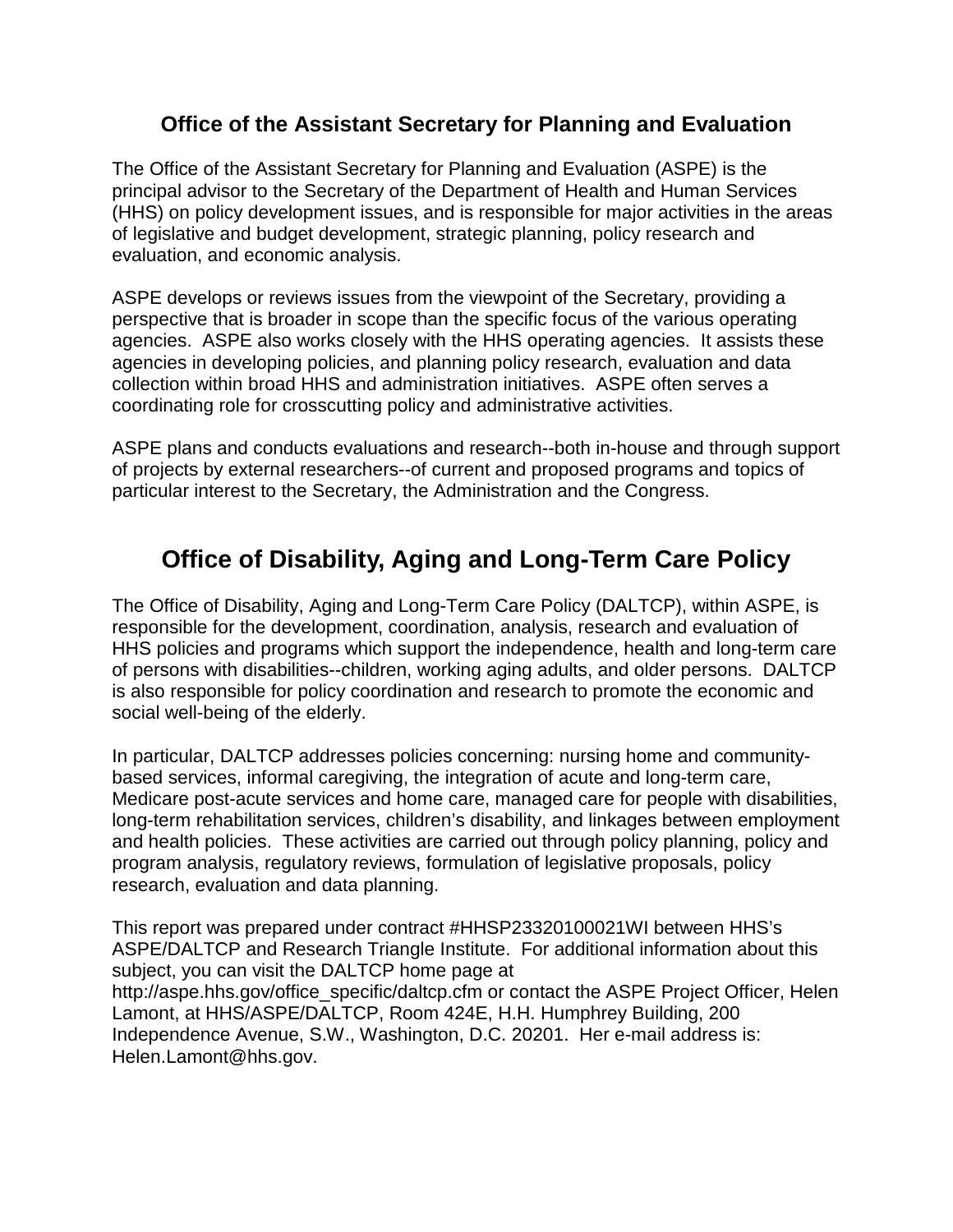# **RACIAL AND ETHNIC DISPARITIES IN ALZHEIMER'S DISEASE: A Literature Review**

**Lisa M. Lines, PhD, MPH Joshua M. Wiener, PhD**

RTI International

February 2014

Prepared for Office of Disability, Aging and Long-Term Care Policy Office of the Assistant Secretary for Planning and Evaluation U.S. Department of Health and Human Services Contract #HHSP23320100021WI

The opinions and views expressed in this report are those of the authors. They do not necessarily reflect the views of the Department of Health and Human Services, the contractor or any other funding organization. This research was supported by the Alzheimer's Advisory Council via a grant in RTI International.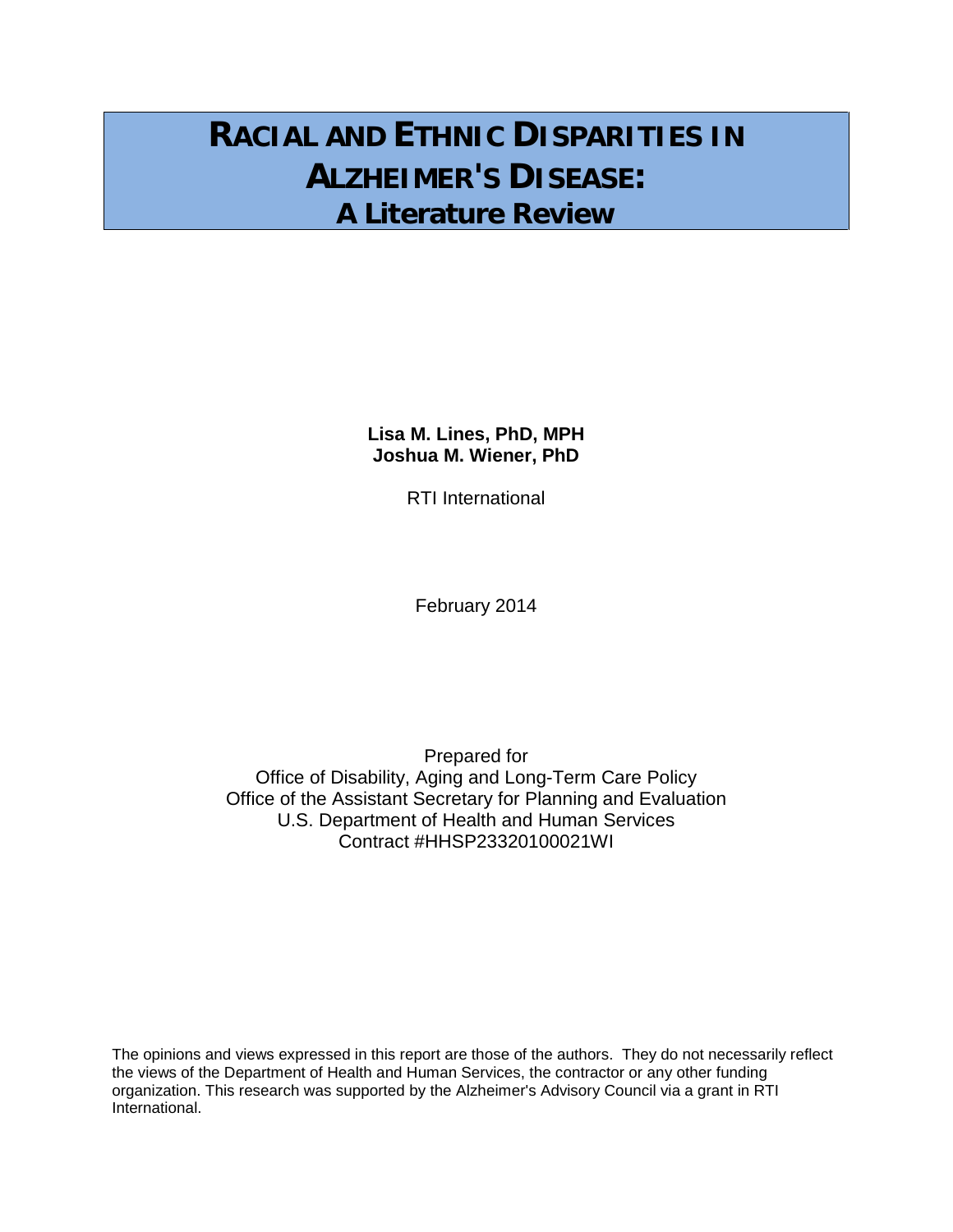# **TABLE OF CONTENTS**

| Factors Related to Measurement of Alzheimer's Disease Prevalence and |  |
|----------------------------------------------------------------------|--|
|                                                                      |  |
|                                                                      |  |
|                                                                      |  |
|                                                                      |  |
|                                                                      |  |
|                                                                      |  |
| <b>INTERVENTIONS TO REDUCE RACIAL AND ETHNIC DISPARITIES 17</b>      |  |
|                                                                      |  |
|                                                                      |  |
|                                                                      |  |
|                                                                      |  |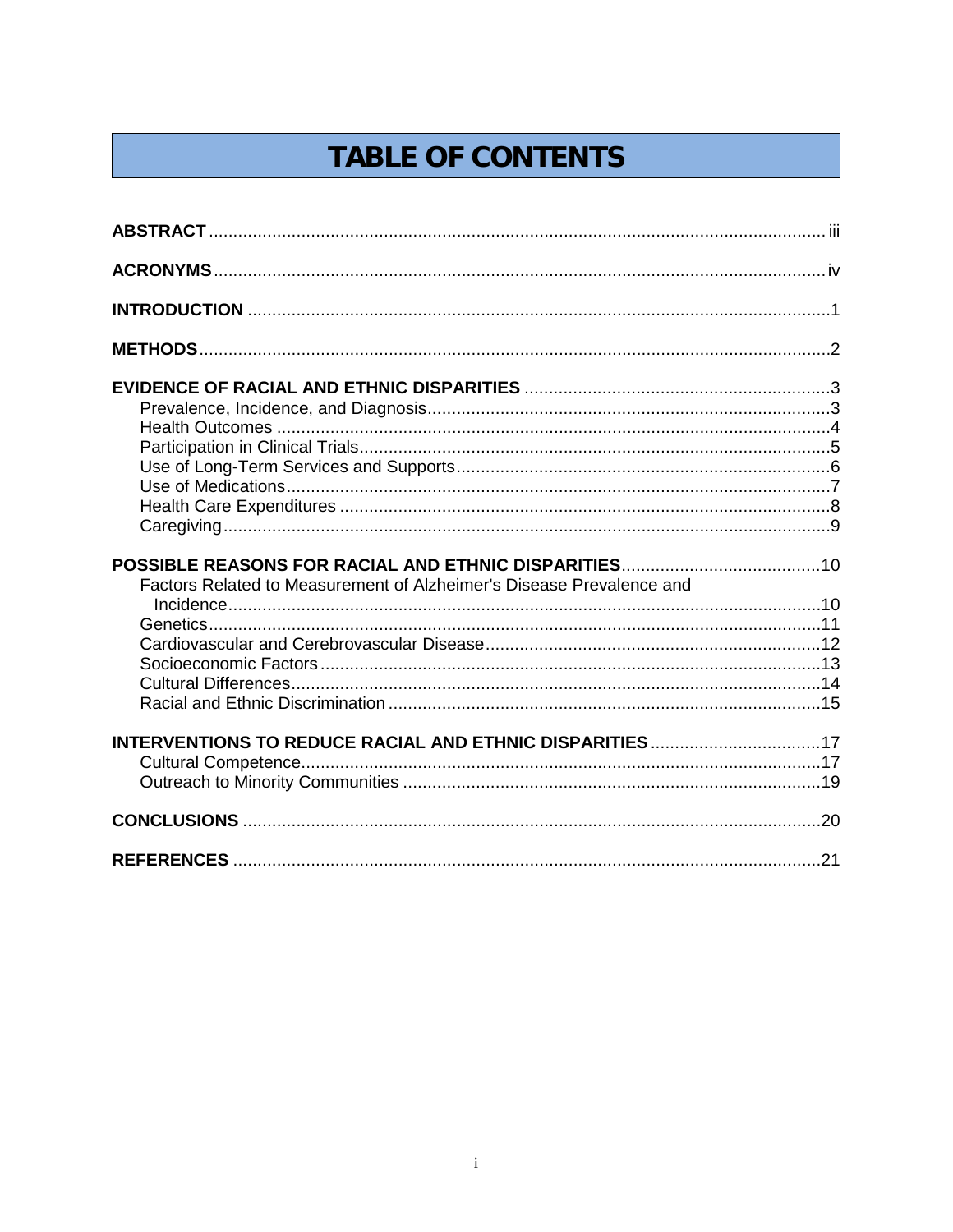# **LIST OF FIGURES AND TABLES**

| FIGURE 1. Prevalence of Cognitive Impairment among Americans Aged 55 and<br>Older by Age and Race/Ethnicity, 2006 Health and Retirement Study 4 |  |
|-------------------------------------------------------------------------------------------------------------------------------------------------|--|
| FIGURE 2. Nursing Home Residents per 1,000 Persons Over Age 65 by Race/                                                                         |  |
| FIGURE 3. Pathways Linking Race/Ethnicity and Cognitive Impairment 10                                                                           |  |
| FIGURE 4. Socioeconomic Characteristics by Cognitive Impairment and Race/                                                                       |  |

| TABLE 1. | Use of and Medicare Payments for Health Care Services among          |  |
|----------|----------------------------------------------------------------------|--|
|          | Medicare Beneficiaries with a Dementia Diagnosis, by Race/Ethnicity, |  |
|          |                                                                      |  |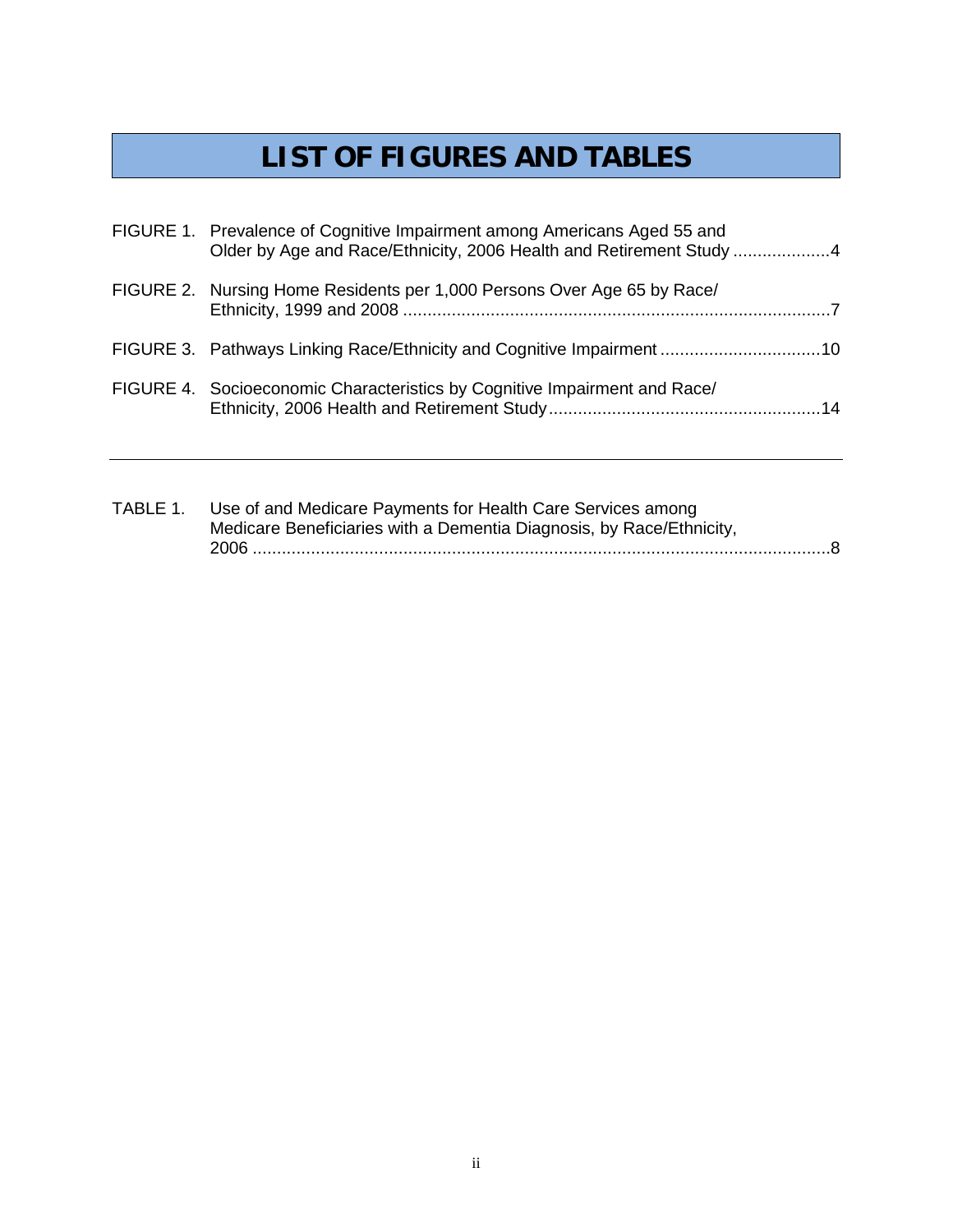## **ABSTRACT**

This study aimed to describe and characterize the published literature on disparities between racial and ethnic groups among individuals with Alzheimer's disease and related dementias. To identify relevant studies, we searched electronic sources for peer-reviewed articles and research reports published through 2014 related to the Alzheimer's population and their caregivers that provided evidence of racial and ethnic disparities, discussed reasons for disparities, or described interventions to address disparities. The literature shows consistent and adverse disparities among Blacks and Hispanics compared to non-Hispanic Whites in the prevalence and incidence of Alzheimer's disease, mortality, participation in clinical trials, use of medications and other interventions, use of long-term services and supports, health care expenditures, quality of care, and caregiving. The literature suggests numerous underlying causes, including factors related to measurement of the disease, genetics, socioeconomic factors, cultural differences, lack of culturally competent providers, and discrimination. Although these disparities are well known, little is known about the effectiveness of various strategies, such as cultural competence training, to address these differences within the context of Alzheimer's disease, with almost no studies available that evaluate possible interventions.

#### *About the Authors*

Lisa M. Lines, PhD, MPH, is a health services researcher in the Aging, Disability, and Long-term Care group at RTI International, Waltham, MA.

Joshua M. Wiener, PhD, is a Distinguished Fellow and Program Director of the Aging, Disability and Long-Term Care group at RTI International, Washington, DC.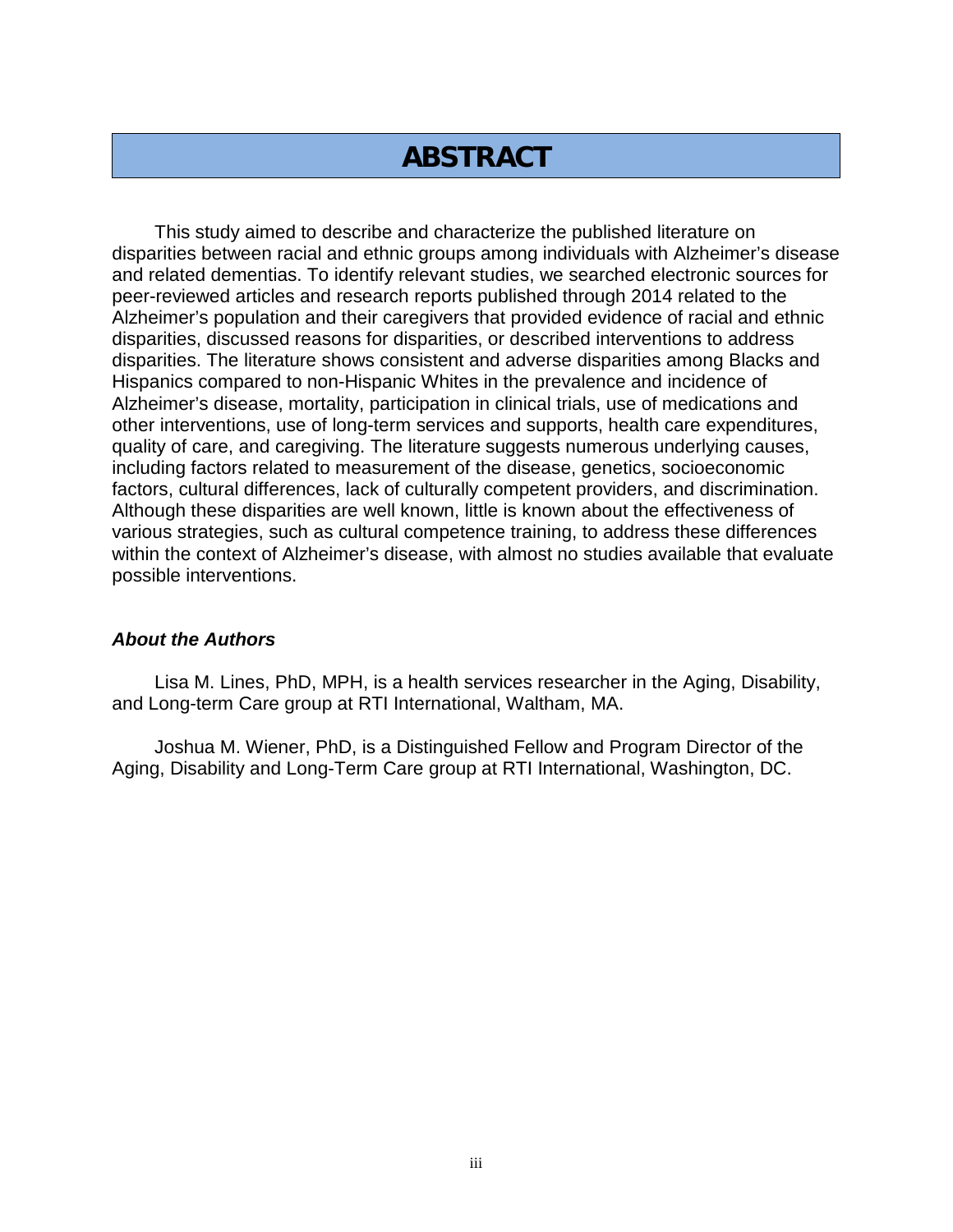# **ACRONYMS**

The following acronyms are mentioned in this report.

| <b>AChEI</b><br><b>APOE</b>    | Acetylcholinesterase Inhibitors<br>Apolipoprotein E<br>E3 is the normal/neutral form; E2 and E4 are variants |
|--------------------------------|--------------------------------------------------------------------------------------------------------------|
| <b>CLESE</b>                   | Coalition of Limited English Speaking Elderly                                                                |
| <b>ICU</b><br><b>IOM</b><br>IQ | Intensive Care Unit<br>Institute of Medicine<br>Intelligence Quotient                                        |
| <b>MeSH</b><br><b>MMSE</b>     | <b>Medical Subject Heading</b><br><b>Mini-Mental Status Examination</b>                                      |
| <b>REACH</b>                   | Resources for Enhancing Alzheimer's Caregiver Health                                                         |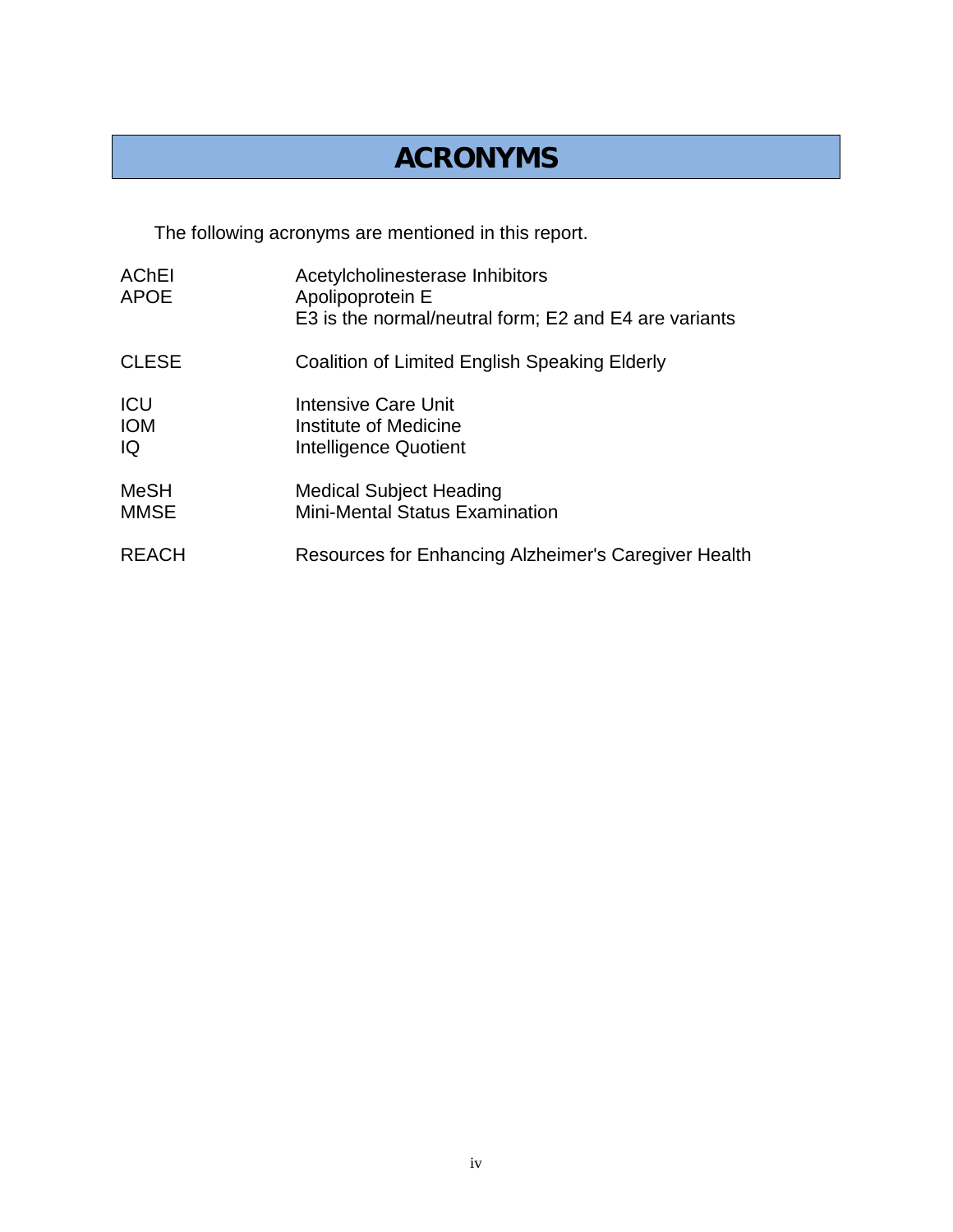# **INTRODUCTION**

Existing evidence for Alzheimer's disease and related dementias suggests that there are significant differences in prevalence, incidence, treatment, and mortality of Alzheimer's disease across racial and ethnic groups. There are also substantial differences in participation in clinical trials, the use of services, and disease-related expenditures. Disparities across racial and ethnic groups in diagnosis and treatment rates and in the use of services are concerns from an ethical and policy perspective. In an ideal world, the burden of disease and access to services would not vary based on a person's race or ethnic background.

As the population ages and minorities become a higher proportion of the older population, a higher percentage of people with Alzheimer's disease will be minorities. Among the population aged 85 and older, which is the age group most likely to have Alzheimer's disease, the proportion of the population that is White is projected to decline from 90% in 2010 to 81% in 2050 (Vincent & Velkoff, 2010). The proportion of the 85 and older population that is non-Hispanic White is projected to decline from 85% in 2010 to 67% in 2050. During the same time period, the proprtion of the population aged 85 and older that is Hispanic is projected to increase from 5% to 15%.

This research report describes evidence from the literature of racial and ethnic disparities in Alzheimer's disease, explores possible reasons for these disparities, and reviews interventions that have attempted to reduce disparities in this population.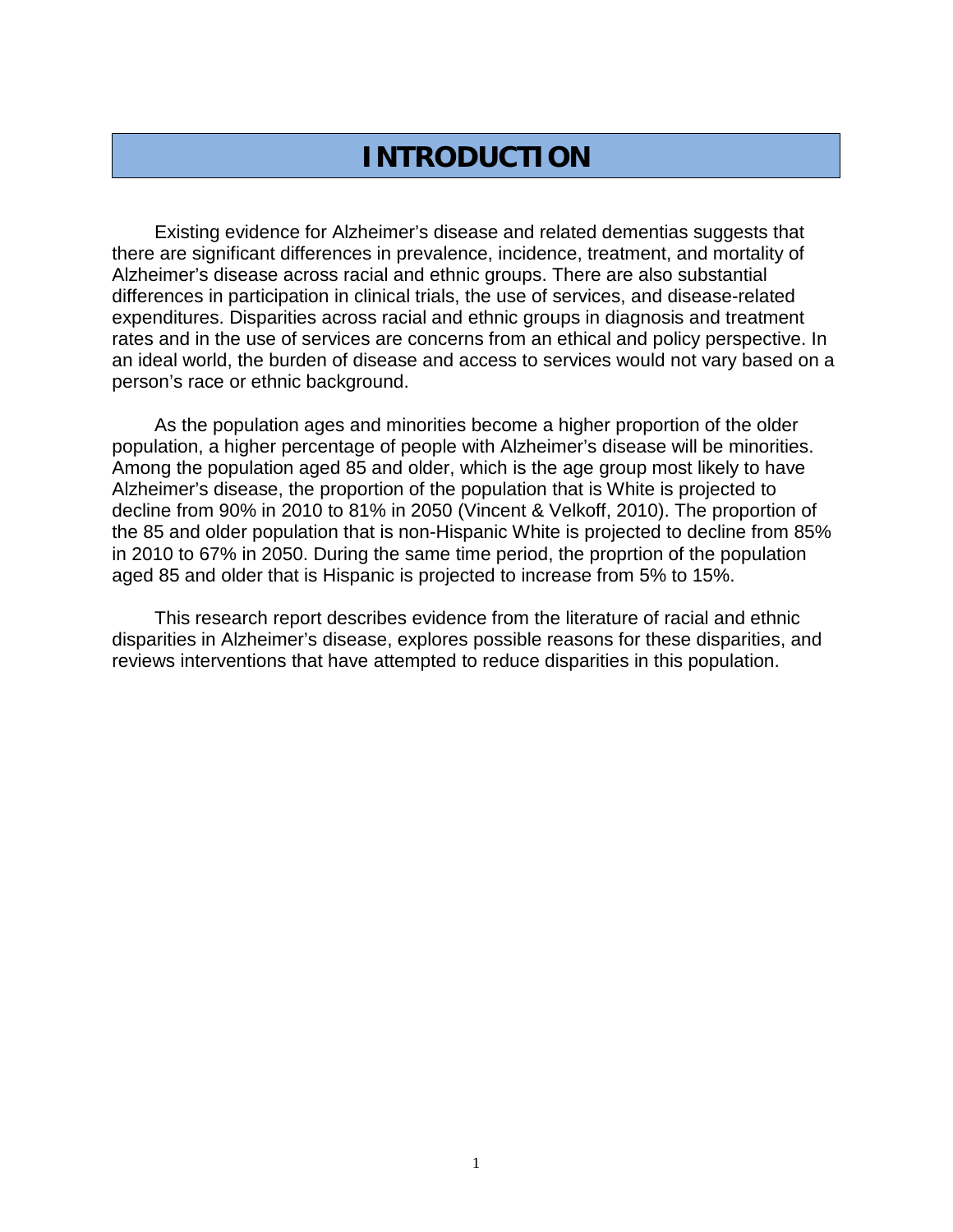### **METHODS**

To identify relevant studies, we searched PubMed, Google Scholar, and our inhouse electronic library for peer-reviewed articles and research reports published in English through 2014 related to the Alzheimer's population and their caregivers. We also searched the Internet for gray literature using similar search terms. We included studies and reports that provided evidence of racial and ethnic disparities, discussed reasons for disparities, or described interventions to address disparities, including other reviews, books, government and non-profit research reports, and research studies published in peer-reviewed journals. Our searches of the peer-reviewed literature combined free text and Medical Subject Heading (MeSH) terms, such as "disparities," "disparity," and "discrimination," with free text and MeSH terms for Alzheimer's disease and dementia ("dementia" OR "alzheimer disease" OR "cognitive impairment"). Journal articles were required to have an abstract and pertain to human subjects. Our initial search located 151 article abstracts. After excluding articles that were clearly irrelevant based on their title or abstract, we reviewed the full texts of 35 refereed articles and 15 other sources (books, reports, web pages, etc.).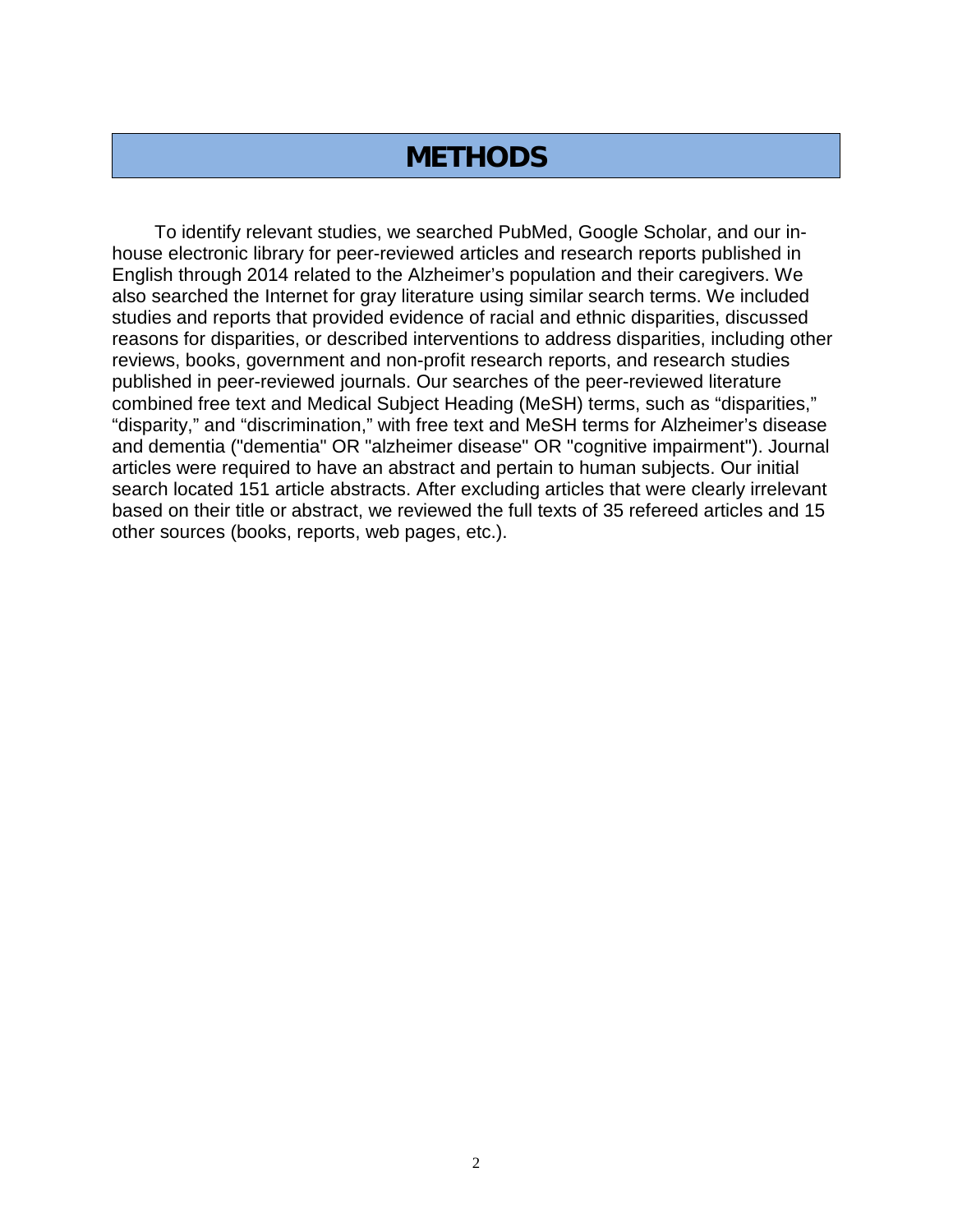# **EVIDENCE OF RACIAL AND ETHNIC DISPARITIES**

#### **Prevalence, Incidence, and Diagnosis**

Prevalence describes the proportion of a population with a disease at a specific point in time, while incidence describes the proportion of the population that develops a disease over a specific time period. Reported Alzheimer's disease prevalence rates range from 14% to 500% higher among African Americans than among Whites (Froehlich et al., 2001). The most frequently cited estimates are that Blacks are about two times more likely than Whites to have Alzheimer's disease and Hispanics are about 1.5 times more likely than Whites to have Alzheimer's disease (Alzheimer's Association, 2011, 2014).

Prevalence studies in New Haven, Connecticut; Copiah County, Mississippi; Houston, Texas; New York, New York; the Piedmont region of North Carolina; and East Baltimore, Maryland, have all found higher rates of dementia among ethnic minority elderly--specifically African Americans and Hispanics--compared to Whites and Asians (Harwood & Ownby, 2000). Among African Americans, prevalence estimates have been as high as 56%, although rates of diagnosed disease have been more in the range of 5%-16% (Teresi et al., 2002; Gurland & Lantigua, 2002). Prevalence rates among Hispanics have been less commonly measured, but one study estimated dementia prevalence of 8% of Caribbean Latinos in the 65-74 age group, 28% in the 75-84 age group, and 63% in those aged 85 and older (Gurland et al., 1999). Another more recent study found that Mexican American men had significantly higher prevalence of cognitive impairment than did non-Hispanic White men (Samper-Ternent et al., 2012).

An analysis of 2006 Medicare claims data found that older African Americans and Hispanics were more likely than Whites to have a diagnosis of Alzheimer's disease. Rates were 14% for Hispanics, 13% for African Americans, 10% for Whites, 9% for Native Americans, and 8% for Asians (Alzheimer's Association, 2011). The report's authors cautioned that prevalence rates based on diagnosis codes may reflect varying levels of underdiagnosis across populations. They also pointed out that the Health and Retirement Study has found that among those with cognitive impairment, 46% of Whites over age 55 had been told by a physician that they had a memory-related disease, compared to 34% of Hispanics and 34% of African Americans.

In terms of the prevalence of cogntive impairment, the 2006 Health and Retirement Study shows a marked difference by age and race/ethnicity, as shown in *Figure 1.* Overall prevalence is about 105 per 1,000 Americans aged 55 or over. African Americans are approximately 2-3 times more likely than Whites to have cognitive impairment, and these differences are greater in the younger age groups (Alzheimer's Association, 2011).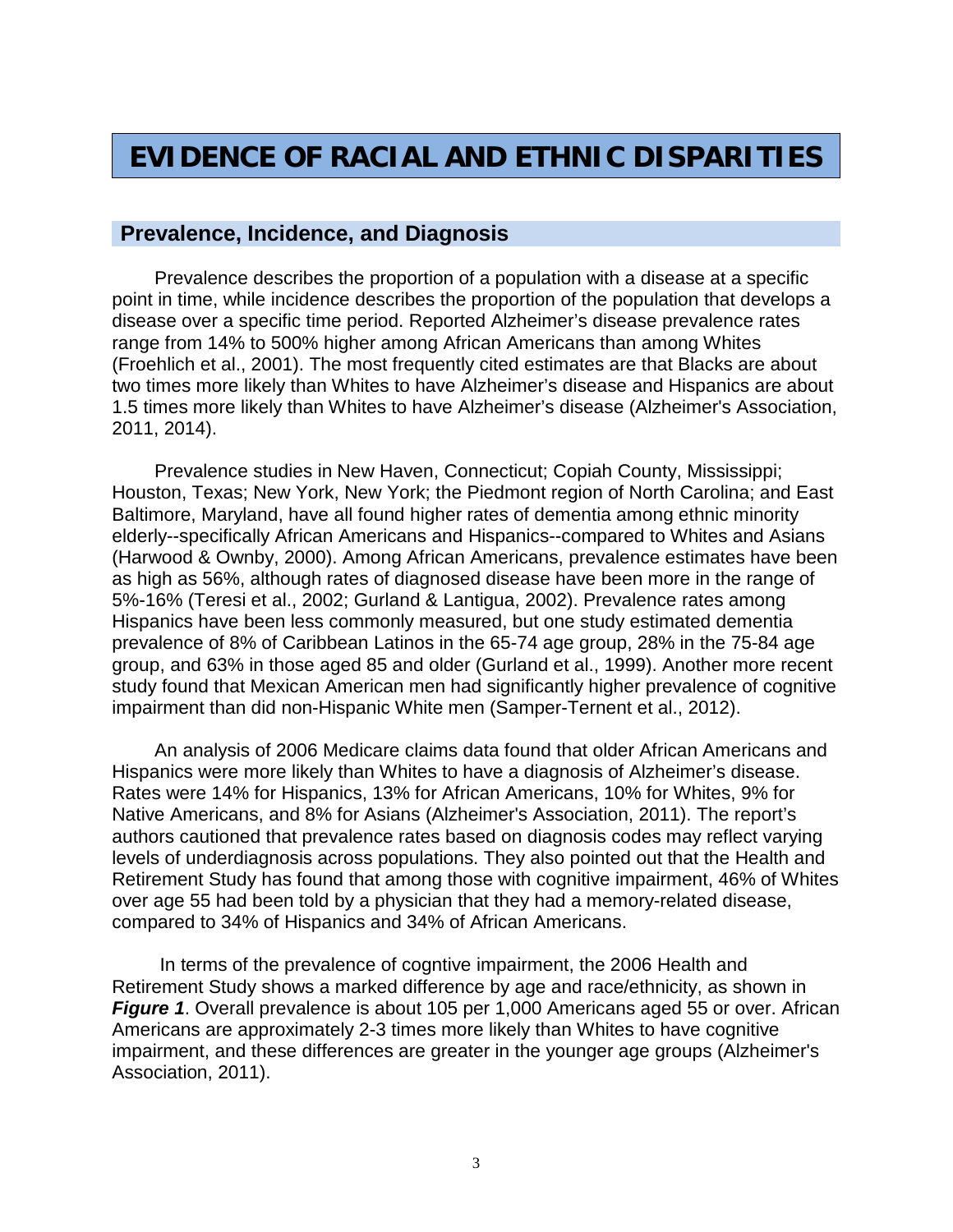

Incidence estimates also suggest higher risk of Alzheimer's disease among non-White populations. In a 7-year study in the Washington Heights and Inwood communities of New York City, overall adjusted incidence rates for probable and possible Alzheimer's disease (excluding vascular and other dementias) among Whites were 0.4% per person-year for ages 65-74, 2.6% for ages 75-84, and 4.2% for ages 85+ (Tang et al., 2001). Incidence was higher among African Americans (1.7%, 4.4%, and 11.4%) and Caribbean Hispanics (1.4%, 4.4%, and 8.8%) in the same community. One recent study found that the unadjusted hazard ratio for developing dementia over 12 years was 1.44 for Black participants compared to White, but after adjusting for demographics, apolipoprotein (APOE) E4, comorbidities, lifestyle factors, and socioeconomic status, the Black-White difference was reduced to 1.09 and was no longer significant (Yaffe et al., 2013).

#### **Health Outcomes**

Mortality and other health outcomes among people with Alzheimer's disease vary by race and ethnicity. Despite a lower prevalence and incidence rate, Whites have a higher overall mortality rate from Alzheimer's disease (Gillum & Obisesan, 2011; Mehta et al., 2008). In a recent study, Whites had dementia listed as the underlying or contributing cause of death on their death certificates more often than Blacks during 1999-2004: the age-adjusted rate per 100,000 was 647 for Whites versus 628 for Blacks (Gillum & Obisesan, 2011). Rates were higher among Whites than Blacks in New England, the Mid-Atlantic, and in the East and West South Central census regions.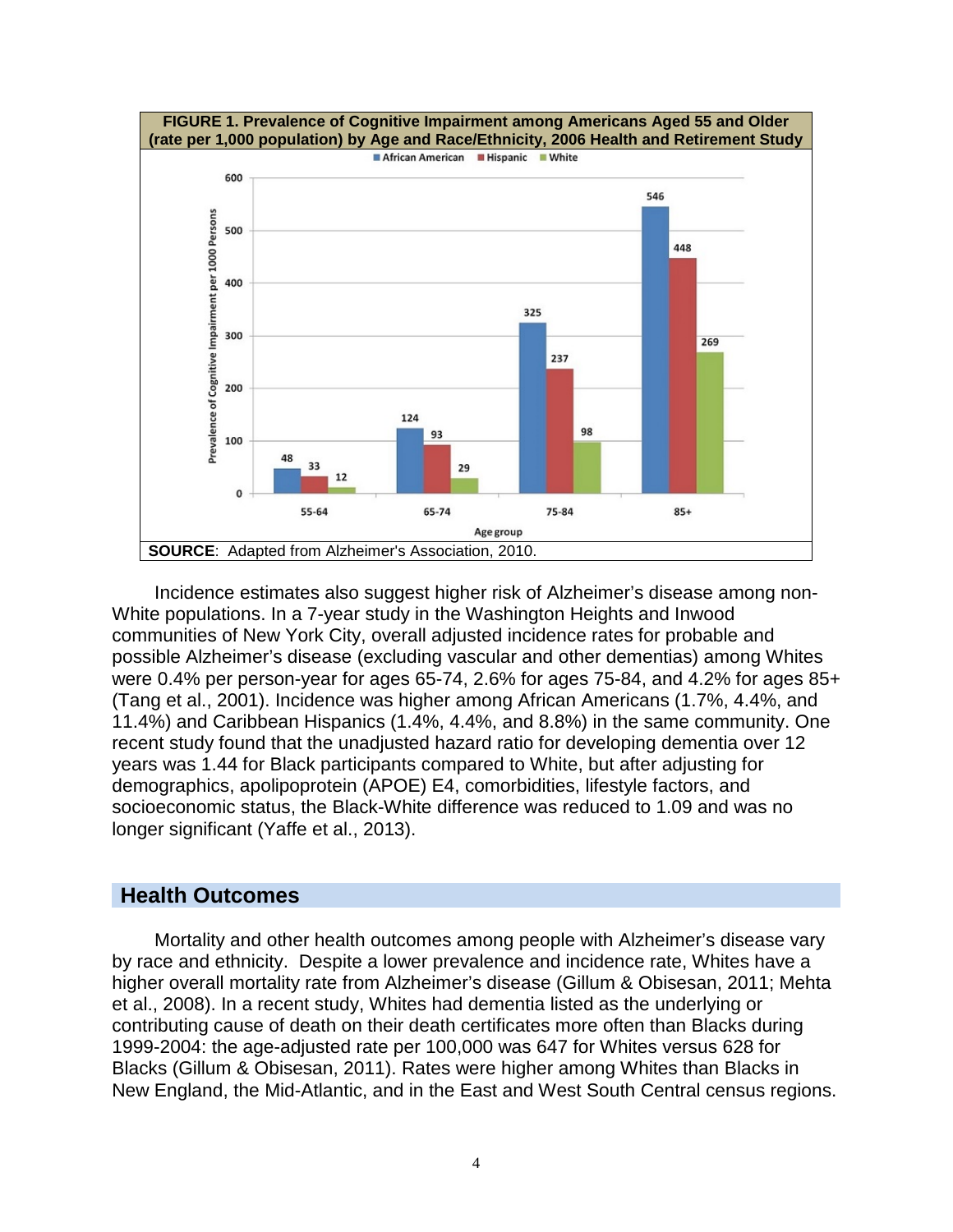In the East and West North Central, South Atlantic, Mountain, and Pacific regions, rates were higher among Blacks than Whites. African Americans and Latinos with Alzheimer's disease had a lower adjusted risk of mortality than their White counterparts. Asians and American Indians had similar mortality risk as Whites (Mehta et al., 2008).

In another study, Blacks and Whites born in the so-called stroke belt states (Alabama, Arkansas, Georgia, Mississippi, North Carolina, South Carolina, and Tennessee) were at higher age-adjusted and sex-adjusted risk of dementia mortality-- 29% higher for Blacks and 19% higher for Whites--than those born in other states, even among those who did not live in those states at death (Glymour et al., 2011).

In a large epidemiological study aimed at identifying the prevalence of specific behaviors among patients with dementia, after adjusting for age, sex, education, income, Mini-Mental Status Examination (MMSE) score, activities of daily living, and caregiver characteristics, Blacks were at increased risk (relative to Whites) of being constantly talkative, having hallucinations, expressing unreasonable anger, wandering, and waking the caregiver. Hispanics were at increased risk (relative to Whites) of having hallucinations, expressing unreasonable anger, being combative, and wandering. Whites were at increased risk of being paranoid relative to Hispanics (Sink et al., 2004). Older African Americans with Alzheimer's disease consistently describe themselves as more impaired, with greater need for health services, than Whites--despite a lack of measured differences in the number of recent sick days, number of reported chronic conditions, cognitive status, and mortality (Froehlich et al., 2001). Whether this difference is a result of unmeasured comorbidities or different types of comorbidities, cultural differences in the perception and description of cognitive disability, or some other factor, is not known.

#### **Participation in Clinical Trials**

Minorities are underrepresented in clinical trials and other research studies (Cooper et al., 2010; Wendler et al., 2006). Some researchers attribute this underrepresentation to a higher level of comorbidity among minorities (disqualifying them from participating), as well as language requirements (many clinical trials require English fluency) (Cooper et al., 2010). Others believe that past abuses, such as the Tuskegee Syphilis Study, have soured the relationship between researchers and racial/ethnic minorities (Wendler et al., 2006).

A 2006 review of the literature investigated whether the underrepresentation of minorities in clinical research was related to a lower consent rate, and found that the differences between racial groups were small and non-significant, with no clear directionality or patterns (Wendler et al., 2006). The authors conclude that willingness to enroll in research studies is more a function of the characteristics of individual studies than a function of racial or ethnic attitudes as a whole. Examples of factors other than willingness to participate that may be important in determining multi-ethnic participation include the choice of study site and proximity of research locations to places where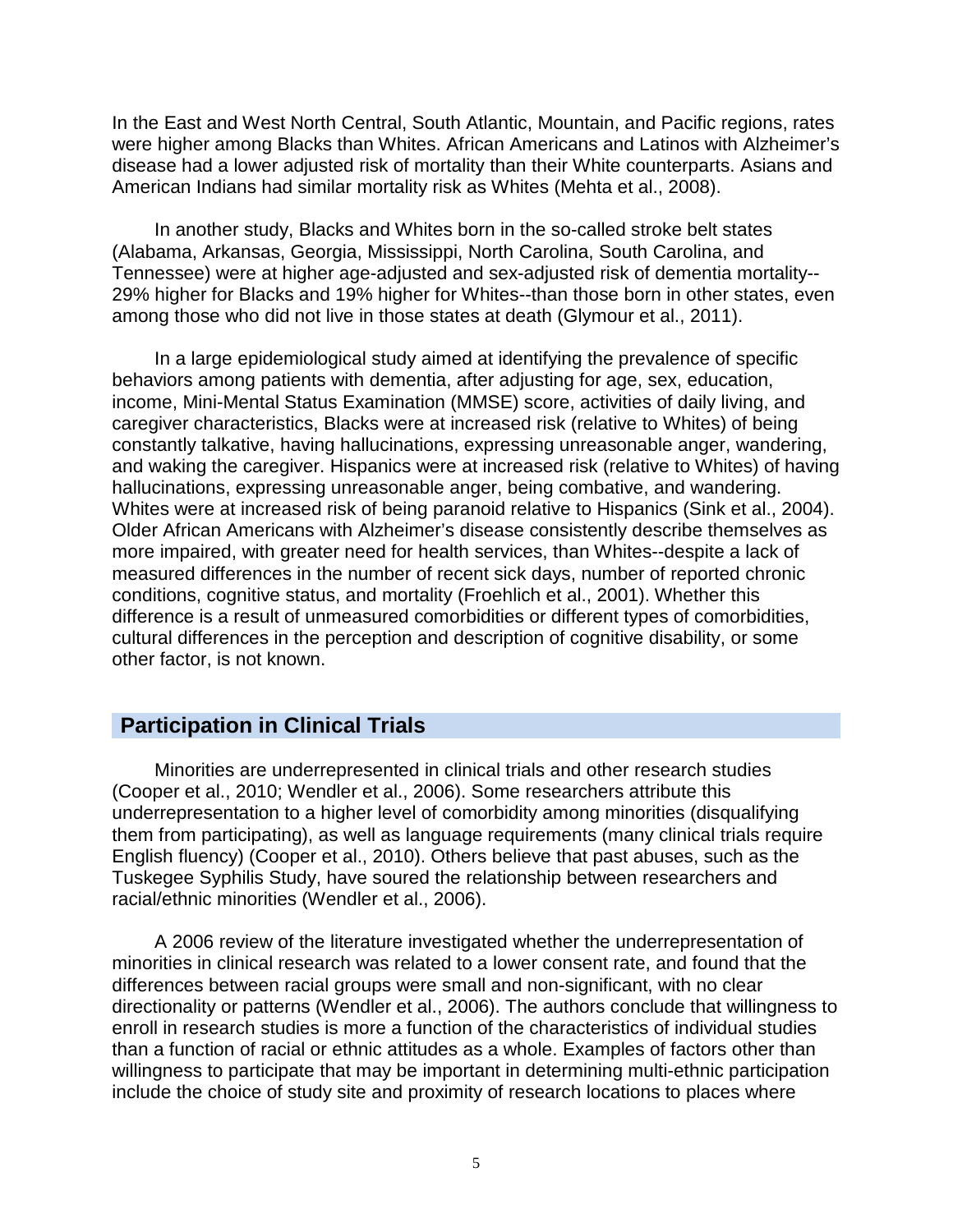minorities live and work; recruitment disparities, such as differences in knowledge about trials and invitations to participate; language barriers; and other barriers to participation, such as child care or elder care and travel expenses.

A qualitative study to investigate barriers to participation in clinical research among Latinos found that they often do not meet clinical trial eligibility guidelines because of underdiagnosis, since many studies require participants to have a physician diagnosis of Alzheimer's disease to participate. Underdiagnosis stemmed from several factors, including a perception of Alzheimer's disease-related symptoms as natural part of aging, barriers to access, and a lack of information about Alzheimer's disease and available services. In addition, many caregivers may also be overburdened to the point that participating in a research study would be too onerous (Gelman, 2010).

#### **Use of Long-Term Services and Supports**

Approximately 40% of persons who died in a nursing home between 1999 and 2006 had dementia (22% with mild to moderately severe dementia and 20% with advanced dementia) (Miller et al., 2010). Historically, disparities in access to nursing homes and other formal long-term care services contributed to the lower rates of use of such services by elderly members of minority groups, compared to elderly Whites (Belgrave et al., 1993). However, as nursing home occupancy rates have declined in most markets, and assisted living and other home and community-based options have proliferated, access to nursing home care may be less of a problem for elderly minorities (Feng et al., 2011). In both 1999 and 2008, rates of nursing home residency were highest among Blacks, followed by Whites, Hispanics, and Asians (*Figure 2*). Between 1999 and 2008, the absolute number of elderly Hispanics and Asians living in United States nursing homes grew by 55% and 54%, respectively, while the number of elderly Black residents increased 11% (Feng et al., 2011). During the same period, the number of White nursing home residents declined by 10%. However, on a population basis, the rates per 1,000 persons declined in all four groups (*Figure 2*). A metaanalysis of seven studies showed that minorities were 40% less likely to enter a longterm care facility than Whites in the United States. Insurance status, poverty, level of impairment (activities of daily living, instrumental activities of daily living, gait, etc.) and social support/caregiver willingness to provide care are the main determinants of institutionalization (Cooper et al., 2010).

Although use of nursing homes by minorities has grown in recent years, there is evidence that minorities tend to live in lower quality facilities (Smith et al., 2007). For example, a national study of 516,082 nursing home residents found that residents in facilities with a higher proportion of African Americans had higher odds of being hospitalized, a possible marker of poor-quality (Gruneir et al., 2008).

A meta-analysis of seven studies found that the use of community social services did not differ by race/ethnicity after controlling for dementia severity and socioeconomic status (Cooper et al., 2010). On the other hand, in their study of respite care provided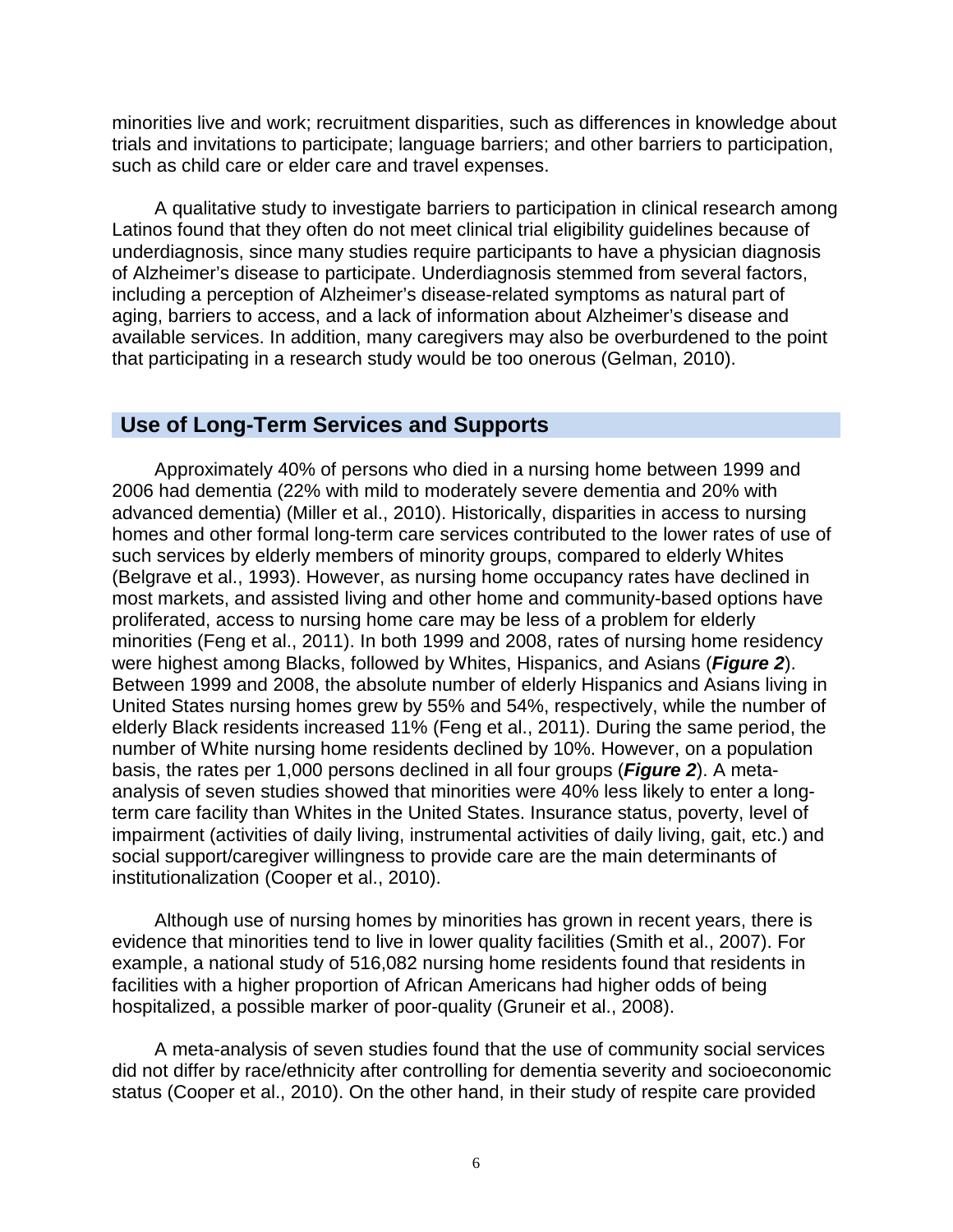through the Alzheimer's Disease Demonstration Grants to States program, Montgomery et al. (2001) found that use patterns differed by racial and ethnic groups. For example, Blacks tended to use small amounts of care for a long period of time, while Hispanics used a lot of care for a short period of time. Moreover, in this study, respite staff working with Blacks and Hispanics found a strong sense of self-sufficiency and general distrust of government services.



A recent systematic review of 20 studies on ethnic and racial disparities at the end of life among people with dementia found that attitudes toward end-of-life care were similar in different ethnic groups, and there was conflicting evidence on hospice usage. Artificial nutrition and other life-sustaining treatments (such as ICU care and mechanical ventilation) were more frequently used, and decisions to withhold treatment less common, in African Americans and Asians (Connolly et al., 2012).

#### **Use of Medications**

Multiple studies have shown that Whites are generally more likely to be taking acetylcholinesterase inhibitors (AChEIs) and other dementia medications than are non-Whites. A meta-analysis and literature review by Cooper and colleagues (2010) that pooled the results of three studies found that African Americans were 30% less likely to be prescribed AChEIs than Whites, whereas Hispanics had a similar likelihood of prescriptions as Whites. Three other studies of the use of medications by race/ethnicity that were not included in the above meta-analysis also found that African Americans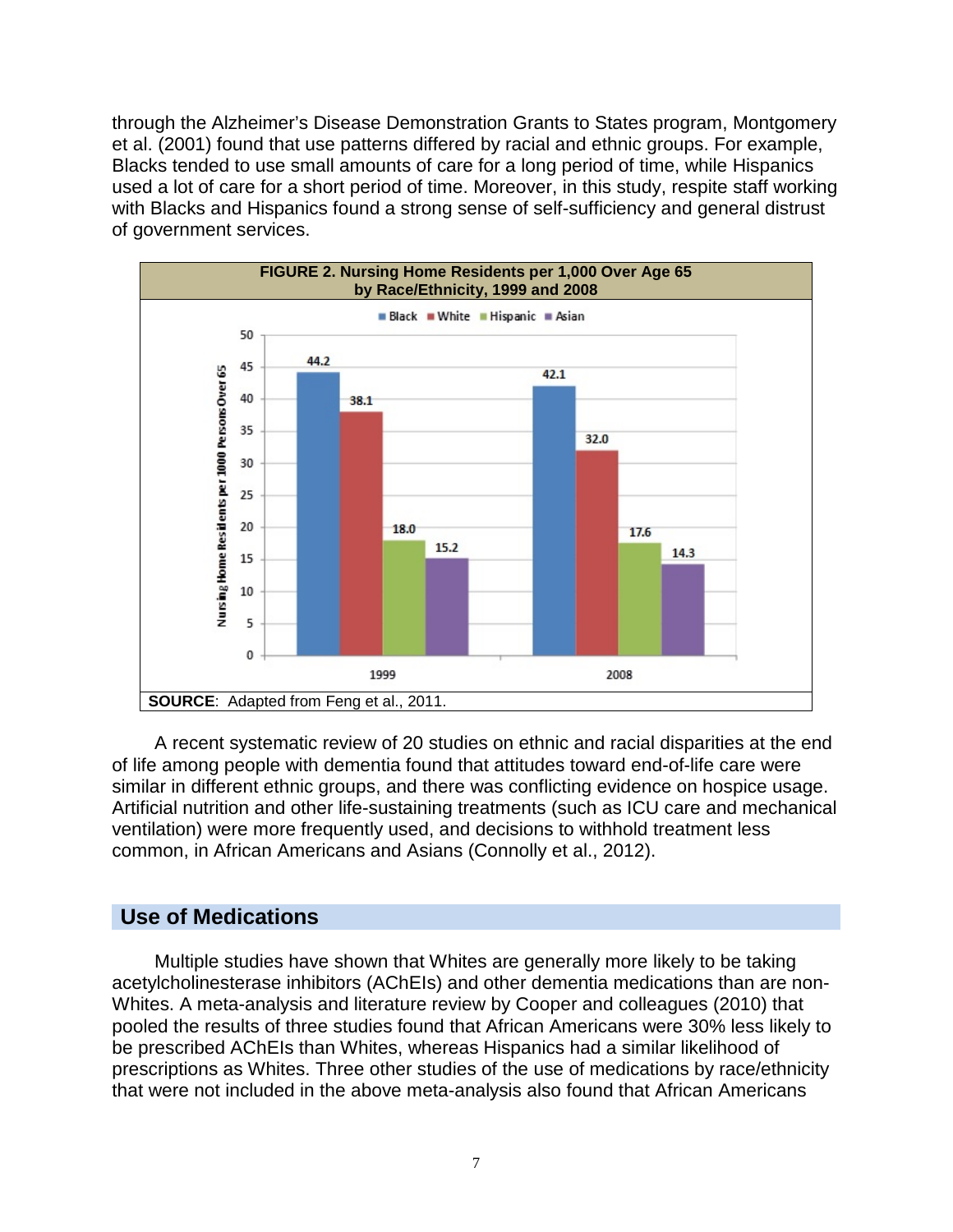were less likely to use dementia medications (Gruber-Baldini et al., 2007; Hernandez et al., 2010; McClendon et al., 2009). One analysis of data using the 2000-2002 Medicare Current Beneficiary Survey found the opposite: community-dwelling African American and Hispanic Medicare beneficiaries were more likely to be prescribed Aricept than were Whites (Perryman et al., 2009). In an analysis of four state Medicaid populations, Gilligan and colleagues found significant disparities in medication (AChEIs and memantine) use between Hispanics and non-Hispanic Whites (in favor of Hispanics) in Florida, between non-Hispanic Blacks and Hispanics (in favor of Hispanics) in California and Florida, between non-Hispanic Blacks and non-Hispanic others (in favor of non-Hispanic others) in California and New York, and between Hispanics and non-Hispanic others (in favor of non-Hispanic others) in California and New York (Gilligan et al., 2012).

#### **Health Care Expenditures**

Published literature on disparities in health and long-term services and supports expenditures is very sparse. Only two peer-reviewed studies were found, one of which used data from the early 1990s, and one used Medicaid data from 2004. In the first, Blacks with vascular dementia in Tennessee had higher total expenditures than did Whites with the same diagnosis (\$17,359 vs. \$12,904) (Husaini et al., 2003). In the second study, Blacks had significantly higher expenditures than Whites, Hispanics, and those of other racial/ethnic backgrounds, and Hispanics and Whites had significantly higher expenditures than others (Gilligan et al., 2013).

| TABLE 1. Use of and Medicare Payments for Health Care Services among Medicare<br>Beneficiaries with a Dementia Diagnosis, by Race/Ethnicity, 2006 |                |              |                                   |                 |  |  |  |
|---------------------------------------------------------------------------------------------------------------------------------------------------|----------------|--------------|-----------------------------------|-----------------|--|--|--|
|                                                                                                                                                   | <b>Overall</b> | <b>White</b> | <b>African</b><br><b>American</b> | <b>Hispanic</b> |  |  |  |
| Total mean Medicare payment per<br>beneficiary                                                                                                    | \$15,333       | \$14,498     | \$21,044                          | \$19,933        |  |  |  |
| Mean Medicare payment for hospital<br>care per beneficiary                                                                                        | \$4,964        | \$4,563      | \$7,687                           | \$6,632         |  |  |  |
| Mean hospital discharges per 1,000<br>beneficiaries                                                                                               | 660            | 632          | 887                               | 731             |  |  |  |
| Mean number of hospital days per<br>beneficiary                                                                                                   | 4.2            | 3.9          | 6.4                               | 5.2             |  |  |  |
| Mean Medicare payment for<br>physician visits per beneficiary                                                                                     | \$1,018        | \$956        | \$1,390                           | \$1,411         |  |  |  |
| Mean number of physician visits per<br>beneficiary                                                                                                | 12.7           | 12.1         | 16.4                              | 17.1            |  |  |  |
| Mean Medicare payment for home<br>health care per beneficiary                                                                                     | \$1,118        | \$1,025      | \$1,591                           | \$2,453         |  |  |  |
| Percentage of beneficiaries with at<br>least one home health claim                                                                                | 18.8%          | 18.2%        | 22.1%                             | 25.9%           |  |  |  |
| Mean Medicare payment for hospice<br>per beneficiary                                                                                              | \$1,732        | \$1,789      | \$1,514                           | \$1,225         |  |  |  |
| Percentage of beneficiaries with at<br>least one hospice claim                                                                                    | 13.7%          | 14.2%        | 11.3%                             | 8.8%            |  |  |  |
| SOURCE: Adapted from Alzheimer's Association, 2011.                                                                                               |                |              |                                   |                 |  |  |  |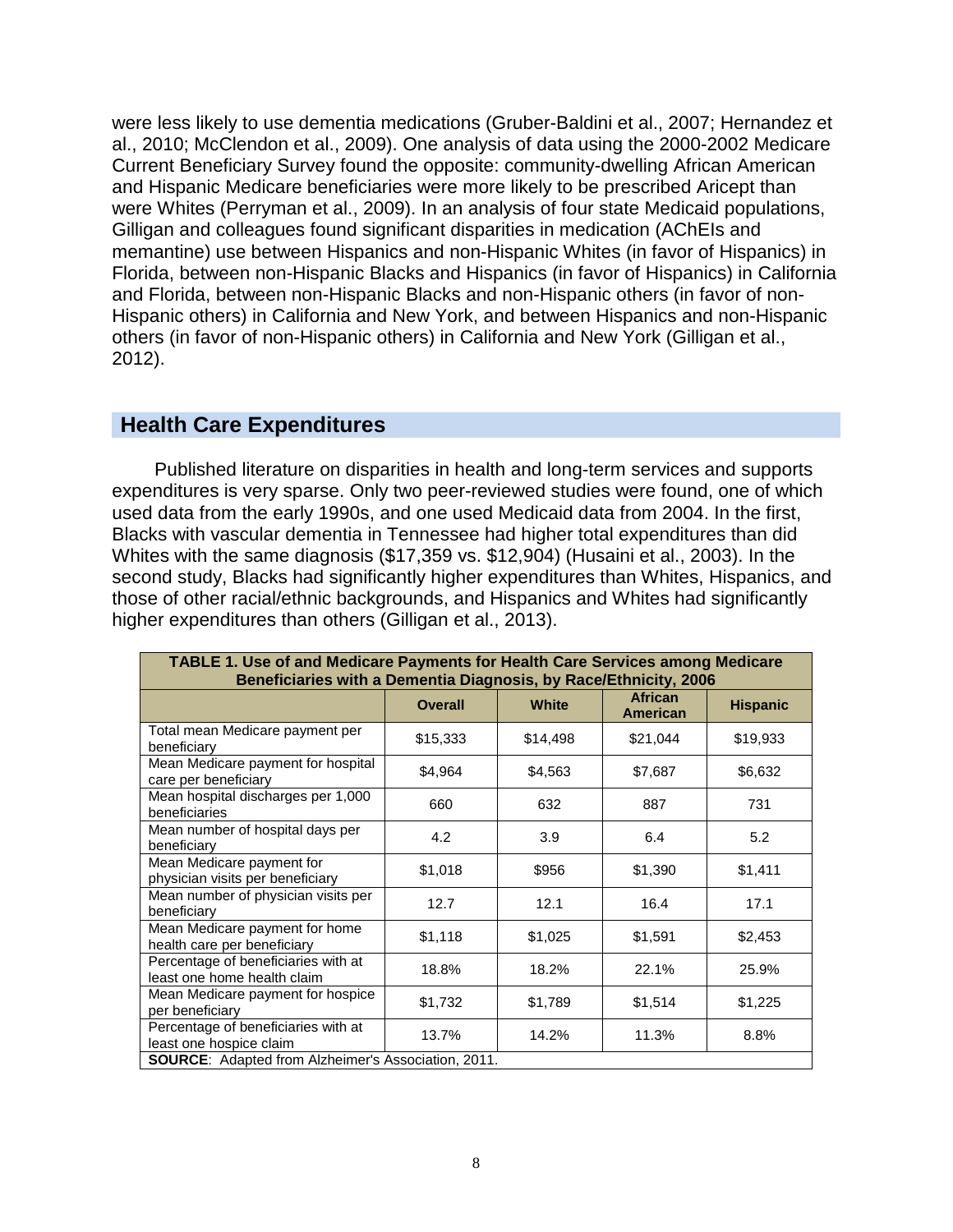In a study funded by the Alzheimer's Association, total Medicare costs were substantially (45% and 37%) higher for older African Americans and Hispanics diagnosed with Alzheimer's disease than for Whites with a similar diagnosis (*Table 1*). These estimates were not adjusted, and therefore may be biased because of grouplevel differences in age, sex, and comorbidity burden.

#### **Caregiving**

In a 2010 survey conducted on behalf of the Alzheimer's Association, 70% of caregivers were White, 15% were African American, 12% were Hispanic, 1% were Asian American, and 2% were from other ethnic groups (Alzheimer's Association, 2012). Compared to caregivers of other races, African American and Hispanic caregivers were more likely to be single/never married, and more likely to have incomes less than \$50,000 per year. Asian American caregivers were as likely to be male as female, in contrast to caregivers of other races, who were predominantly female. Asian American caregivers were more likely to be highly educated.

The caregiver role is often assumed by an adult child, friend, or other family member in Black families and by an adult daughter in Hispanic families (Janevic & Connell, 2001). The concept of the "primary caregiver" may not be equally applicable in all cultures; therefore, interventions that are aimed at the family, rather than just the primary caregiver, may be more culturally appropriate for these cultures (Janevic & Connell, 2001). Korean and Korean American caregivers are less likely to be spouses and more likely to be another family member (Janevic & Connell, 2001). The tradition in cultures with Confucian values is for the daughter-in-law of the eldest son to provide care.

Compared with non-Hispanic Whites, Mexican American caregivers of persons with dementia report greater distress, poorer self-rated health, more somatic complaints, and increased levels of sensitivity to patient problem behaviors (Harwood & Ownby, 2000). Similarly, depression is more common in Hispanic family caregivers than in Whites (Janevic & Connell, 2001).

Some studies of caregiving interventions for people with dementia suggest that African Americans find some aspects of caregiving less stressful than Whites and get more emotional benefit from the experience (Janevic & Connell, 2001). For example, in the Resources for Enhancing Alzheimer's Caregiver Health (REACH) study, African Americans had higher scores than Whites on the Positive Aspects of Caregiving scale, and lower anxiety and fewer feelings of bother by the care recipient's behavior (Roff et al., 2004). The fact that caregiving is more expected in some cultures may be protective against stress. Baseline differences between groups in psychological distress may account for differences in the impact of Alzheimer's disease on caregivers (Janevic & Connell, 2001).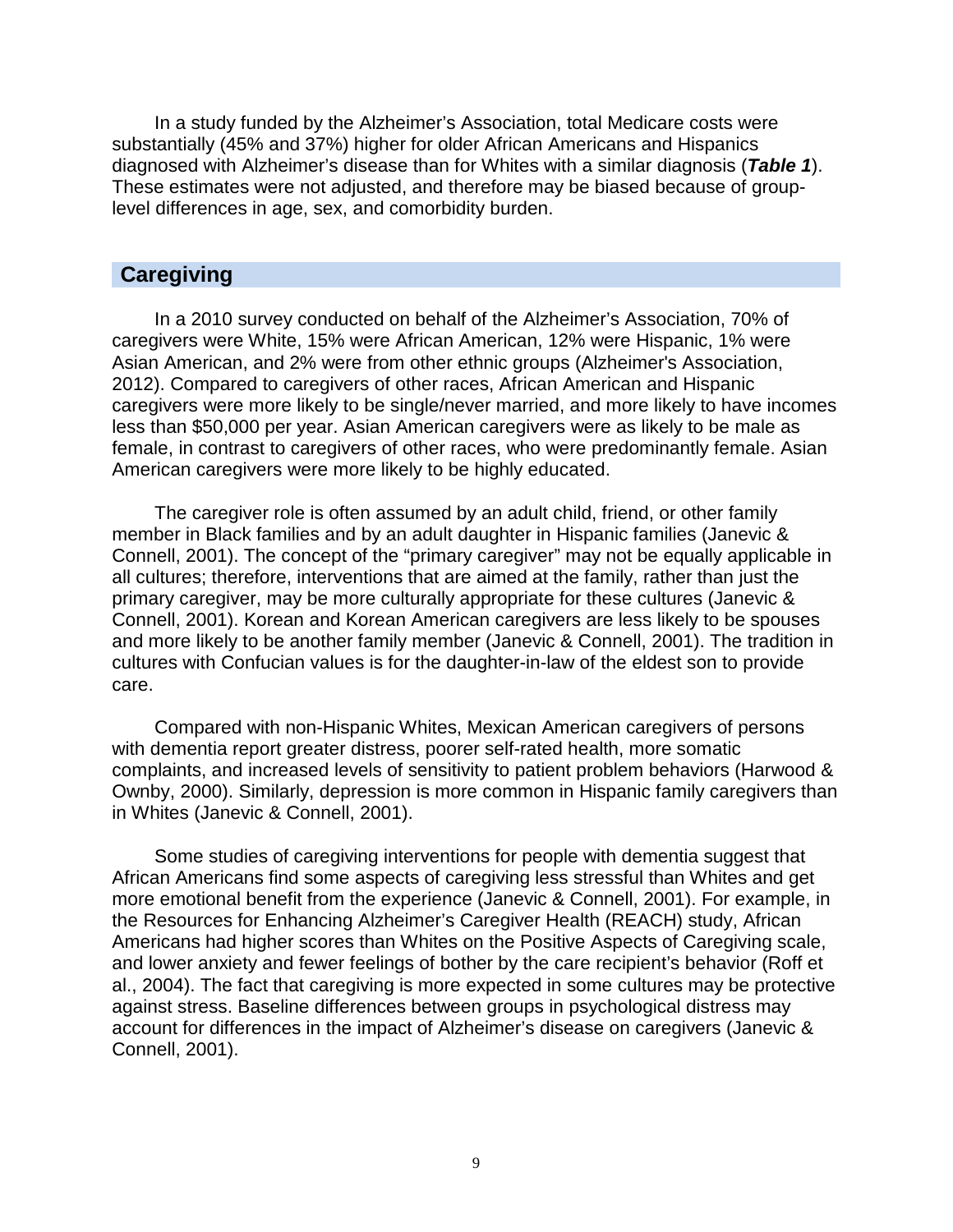# **POSSIBLE REASONS FOR RACIAL AND ETHNIC DISPARITIES**

Possible reasons for racial and ethnic disparities include factors related to measurement of Alzheimer's disease, genetics, cardiovascular and cerebrovascular disease, socioeconomic factors, cultural differences, and racial and ethnic discrimination. A range of pathways have been suggested that link race and ethnicity with cognitive impairment, some of which have implications for disparities (*Figure 3*) (Glymour & Manley, 2008). In this section, we describe the evidence underlying selected factors, mediators, and pathways associated with disparities in this population.



#### **Factors Related to Measurement of Alzheimer's Disease Prevalence and Incidence**

The historically higher prevalence rates for community-dwelling African Americans than for Whites may be partially attributable to the measurement of disease prevalence and incidence. For example, historically, lower institutionalization rates among African Americans in the past left more people with dementia in the community, whereas comparable Whites were in nursing homes (Froehlich et al., 2001). The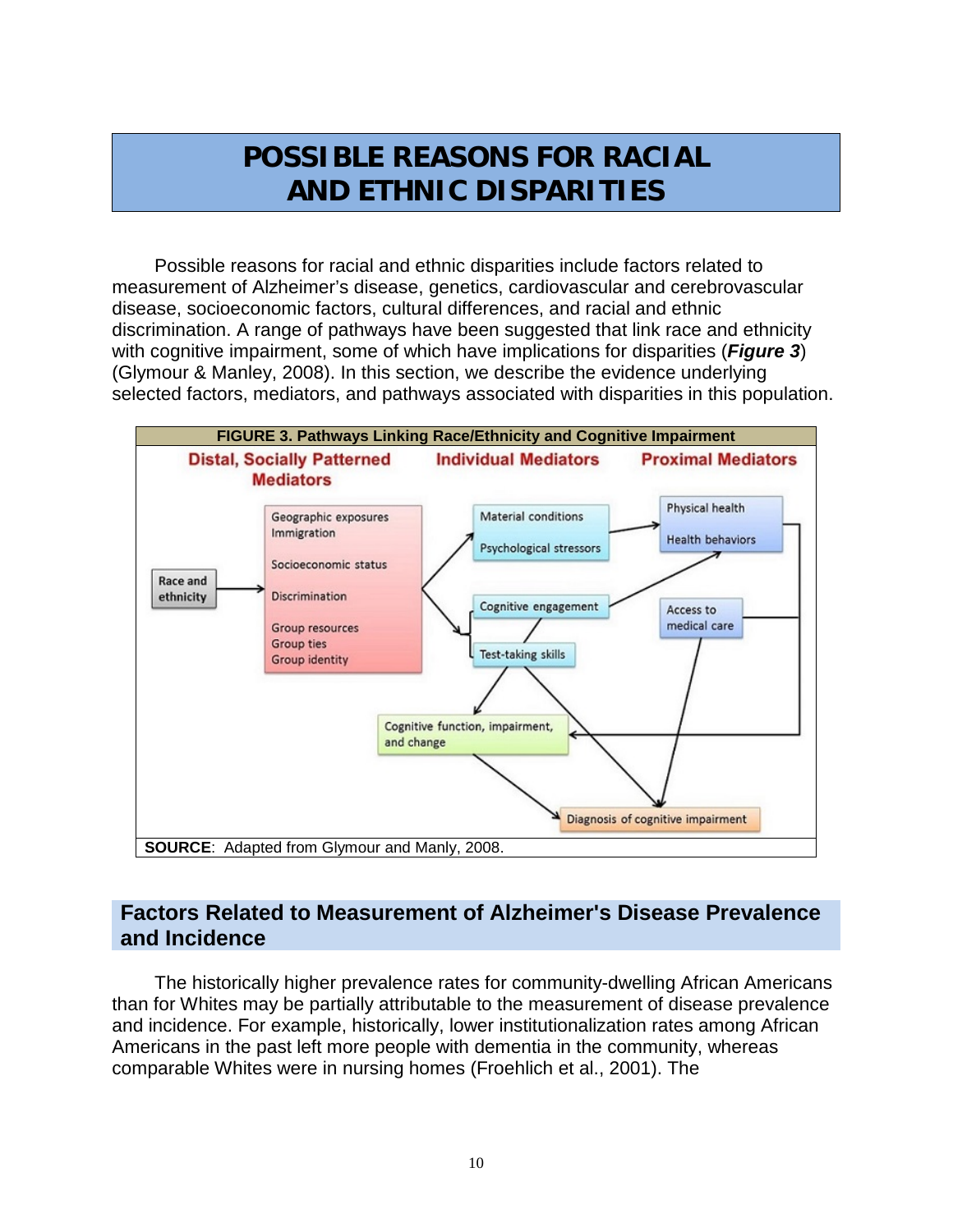institutionalization rate of people with dementia would affect estimated prevalence rates because most studies are of the community-based population.

The effects of education on cognitive test results, and cultural biases in reporting of cognitive impairment are likely to substantially affect prevalence estimates. The number of years of education may not be equivalent between racial/ethnic groups because of disparities in school quality, particularly in older cohorts. Therefore, even prevalence studies that control for education may not be able to adequately control for differences in educational quality (Glymour & Manley, 2008).

Cognitive testing instruments--including the most widely used instrument, the MMSE--perform differently among individuals of different educational levels and racial/ethnic groups (Teresi et al., 2002). Instrument bias can result from lower literacy and education, lack of test-taking experience and stress related to test-taking, varying degrees of acculturation, and language issues such as poor translation. In addition, greater variability in scores for African Americans on standard cognitive tests makes it difficult to establish cutpoints for abnormal results (Froehlich et al., 2001).

Minorities seeking care are often more impaired at the time of their diagnosis, which suggests that they may be accessing services later in the disease process (Cooper et al., 2010). In addition, many community physicians are reluctant to diagnose Alzheimer's disease for reasons such as inadequate reimbursement for evaluation and management, lack of time to provide appropriate follow-up care, lack of knowledge of when and to whom to refer, lack of information about diagnostic criteria, cultural resistance, and belief that there is no treatment. Anecdotally, this reluctance is more prevalent in minority communities (National Institute on Aging, 2010). Moreover, there is some evidence that caregivers of Black elders with cognitive impairment report less cognitive decline in the care receiver than do their White peers, despite no significant differences in impairment, suggesting that Black caregivers may perceive changes in cognition differently (Rovner et al., 2012).

The issues of cultural framework, perception, and understanding of disability are important when interpreting scales that include items with different cultural connotations. Diagnosis is clearly problematic when physicians and patients do not speak the same language or do not share the same cultural perspective. Moreover, some diagnostic instruments contain items that may carry substantial cultural implications that vary by group. For example, a hangman's noose, one of the items on the Boston Naming Test, may have very different implications for elderly African American and White respondents (Jett, 2006).

#### **Genetics**

APOE is a gene that comes in a normal or neutral form (allele), known as E3, and two variants, E2 and E4, which have been implicated in vascular and Alzheimer's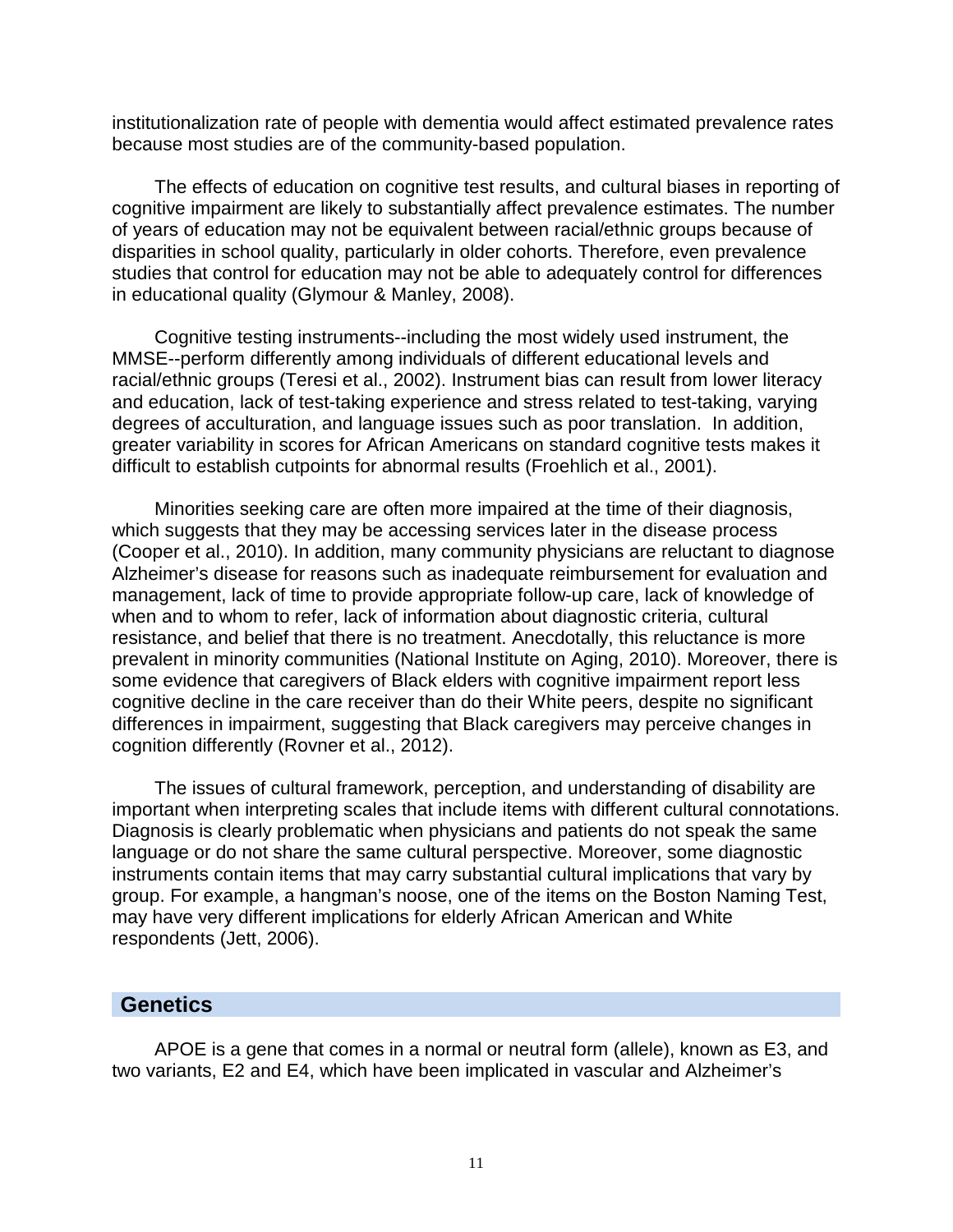diseases. The E4 variant is the most important known genetic risk factor for Alzheimer's disease.

In a recent review and meta-analysis, E4 has been shown to be associated with about 65%-75% of cases of sporadic (not genetically inherited) Alzheimer's disease and up to 20% of all dementias (Crean et al., 2011). The meta-analysis found that 39% of Alzheimer's disease patients from Asian countries carried the E4 allele; 43% of patients from Southern Europe and the Mediterranean; 54% from Central Europe; 59% from North America; and 64% from Northern Europe.

Having one or two alleles, or forms, of the APOE gene is a major predictor of Alzheimer's disease in Whites but a weak or inconsistent predictor in African Americans and Hispanics (Crean et al., 2011). In an earlier meta-analysis, the prevalence of E4 among those with Alzheimer's disease was highest in Whites (37%), followed by African Americans (32%), Japanese (28%), and Hispanics (19%) (Farrer et al., 1997). Two genetic studies have found that the E4/E4 genotype is more likely to be associated with dementia in African Americans than in Whites (Green et al., 2002; Maestre et al., 1995), but a third found that one or more E4 alleles was not associated with increased risk in African Americans or Hispanics, but was in Whites (Maestre et al., 1995). The E2/E4 and E3/E4 genotypes have been shown to be associated with an increased risk of Alzheimer's in Whites, but not African Americans, in one study (Green et al., 2002). However, an earlier study found an increased risk associated with the E2/E3 genotype among African Americans, but not Whites (Maestre et al., 1995).

#### **Cardiovascular and Cerebrovascular Disease**

Vascular factors and conditions that may be associated with cognitive decline and dementia include stroke, diabetes, hypertension, congestive heart failure, high fat intake, high cholesterol, smoking, alcohol misuse, atrial fibrillation, low folate, and obesity (Glymour & Manley, 2008). Although there is no definitive evidence linking cardiovascular disease and Alzheimer's disease, studies have found associations between cognitive impairment and cardiovascular disease (Purnell et al., 2009).

Most of the cardiovascular disease risk factors are more common in African Americans and Hispanics (Glymour & Manley, 2008). Geographic variation in the prevalence of cardiovascular disease risk factors may be related to differences in regional dietary patterns. More than 80% of Blacks aged 65+ in 2000 were born in the South, and Southern-born individuals have significantly higher rates of circulatory disease mortality (Glymour & Manley, 2008).

Vascular dementia accounts for a larger proportion of cases of related dementias in African Americans than in Whites (Froehlich et al., 2001). However, as with other dementia disorders, it is unclear whether differences in the prevalence of vascular dementia reflect true differences or are a result of measurement bias because of differences in education, socioeconomic status, or other cultural factors. One recent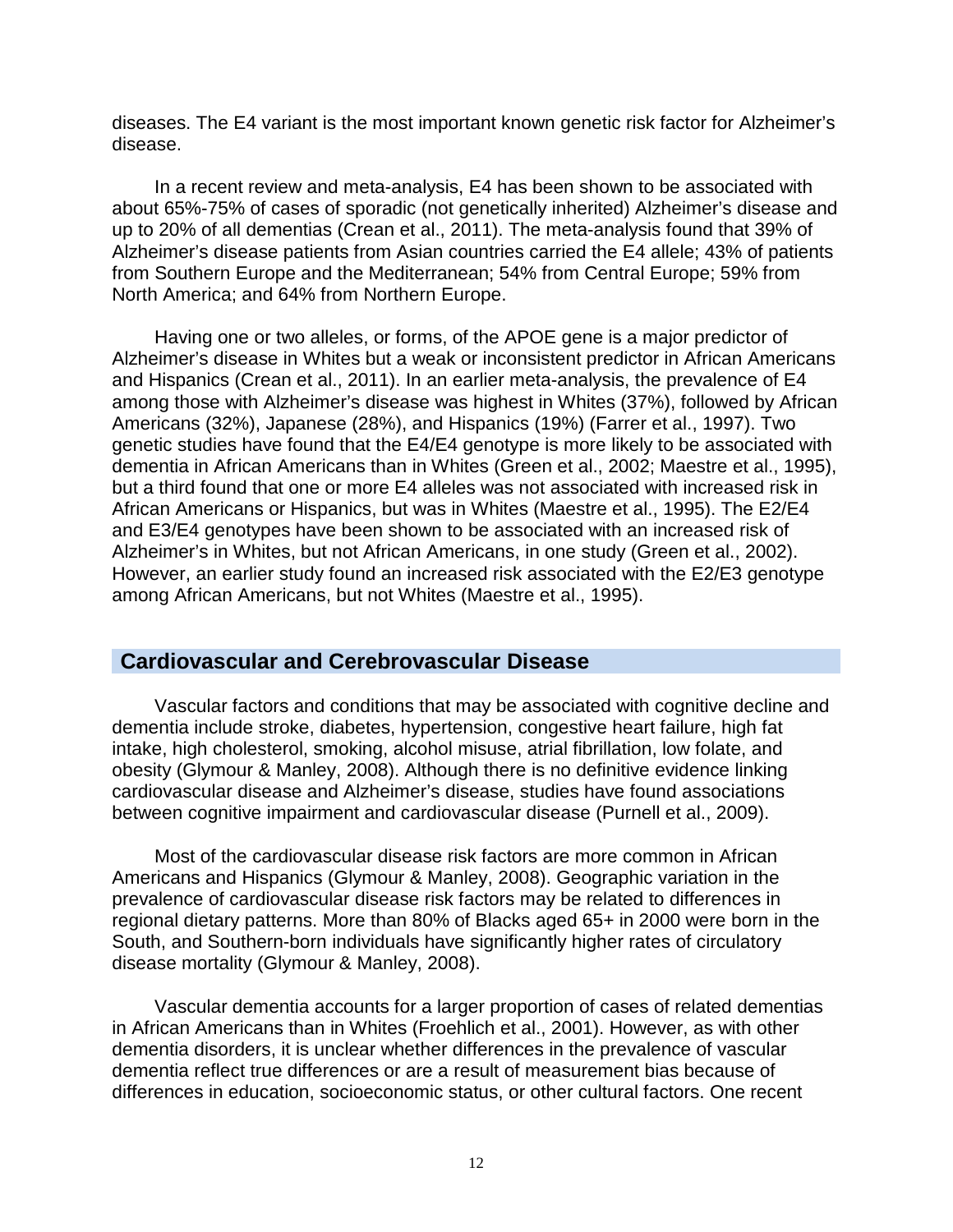study found that reducing ethnic and racial disparities in the incidence of Type 2 diabetes could reduce the incidence of cognitive impairment and dementia by 17% (Noble et al., 2012).

A few studies suggest that differences in Alzheimer's disease prevalence cannot be attributed to differences in underlying cardiovascular disease rates. In one study, Black Alzheimer's disease patients had higher crude rates of hypertension than did Whites, but differences in other rates of cardiovascular disease (heart disease, stroke, diabetes) were not significantly different between the groups (Hargrave et al., 1998). In another study, although the cumulative incidence rate of Alzheimer's disease was twice as high among African Americans and Caribbean Hispanics, the presence of cardiovascular or cerebrovascular disease did not contribute to increased risk (Tang et al., 2001).

#### **Socioeconomic Factors**

Parental or early life socioeconomic position, childhood IQ, measures of early growth (such as infant head circumference and childhood height), educational attainment, occupational characteristics, and various measures of social integration have all been linked to cognitive function and neurocognitive disorders in adulthood and old age (Glymour & Manley, 2008). Individual socioeconomic position may affect cognitive status or diagnoses through: (1) material conditions; (2) psychosocial conditions (such as status); (3) direct cognitive stimulation; or (4) test-taking skills (Glymour & Manley, 2008).

Geronimus et al. (2006) attributed many racial and ethnic disparities in health to "weathering," the accumulated consequences of exposure to economic and social adversity. Having financial resources leads to health-enhancing conditions such as healthy housing, high-quality food, safe working conditions, and access to high-quality medical care (and the reverse is true as well). Occupation influences health both through stress and material deprivation, and through toxic work conditions (Glymour & Manley, 2008).

Poverty often reduces access to educational opportunities or is associated with poor-quality education, thereby increasing the likelihood of adult poverty, which may increase the risk of depression and cognitive impairment (Glymour & Manley, 2008). If the effect of education on cognitive aging is primarily through material advantages, then credentials may be more important than quality. But if education's effect is because of cognitive skills or engagement, then school quality is more important. Resources available to parents are also very important to a child's cognitive development, and differences in parental socioeconomic status predict dementia. Extra schooling appears to have substantial benefits for memory function in the elderly (Glymour & Manley, 2008).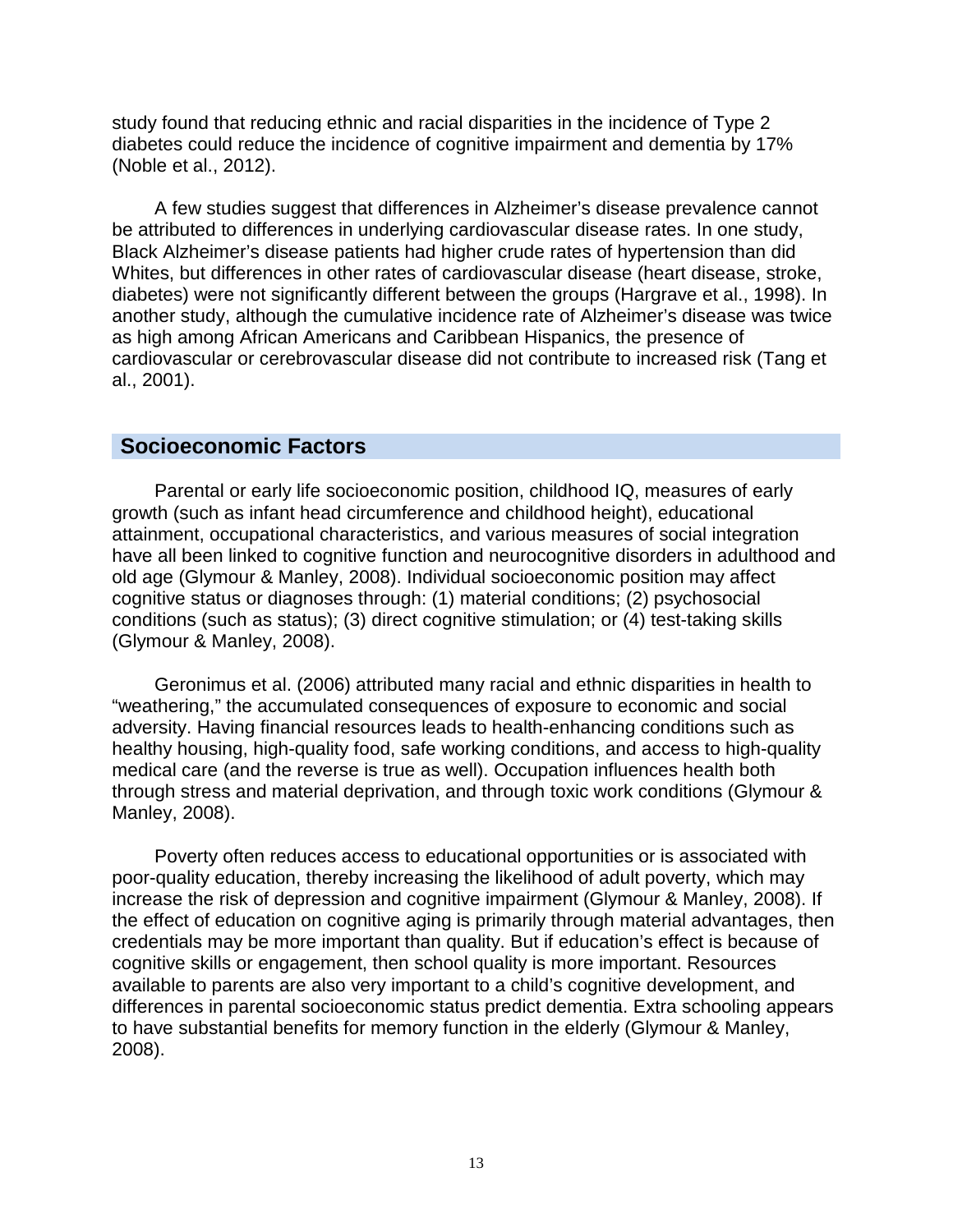Additional evidence for the link between cognitive impairment and low income, less education, and having lived in a rural area comes from the 2006 Health and Retirement Study. All of these socioeconomic characteristics are more common among people with cognitive impairment, as shown in *Figure 4* (Alzheimer's Association, 2011). For example, 89% of Hispanics over age 55 with cognitive impairment possess less than 12 years of education, compared to 49% of those with normal cognition.



#### **Cultural Differences**

Culture has been defined as a group's values, beliefs, traditions, symbols, language, and social organization (Harwood & Ownby, 2000). The United States model of health care, which values autonomy in medical decision making, contrasts with preferences for more family-based, physician-based, or shared physician and familybased decision making in other cultures. Moreover, although United States culture emphasizes full disclosure by providers, it is common for health care professionals in other countries to conceal serious diagnoses from patients because disclosure can be viewed as disrespectful, impolite, or even harmful to the patient (Searight & Gafford, 2005).

Cultural influences on African Americans that may affect disparities in treatment or access to medical care include the legacy of slavery and Jim Crow laws, the Tuskegee syphilis study, the interaction of religion with health care, the use of home remedies, distrust of the medical system, being of a different or the same race as one's medical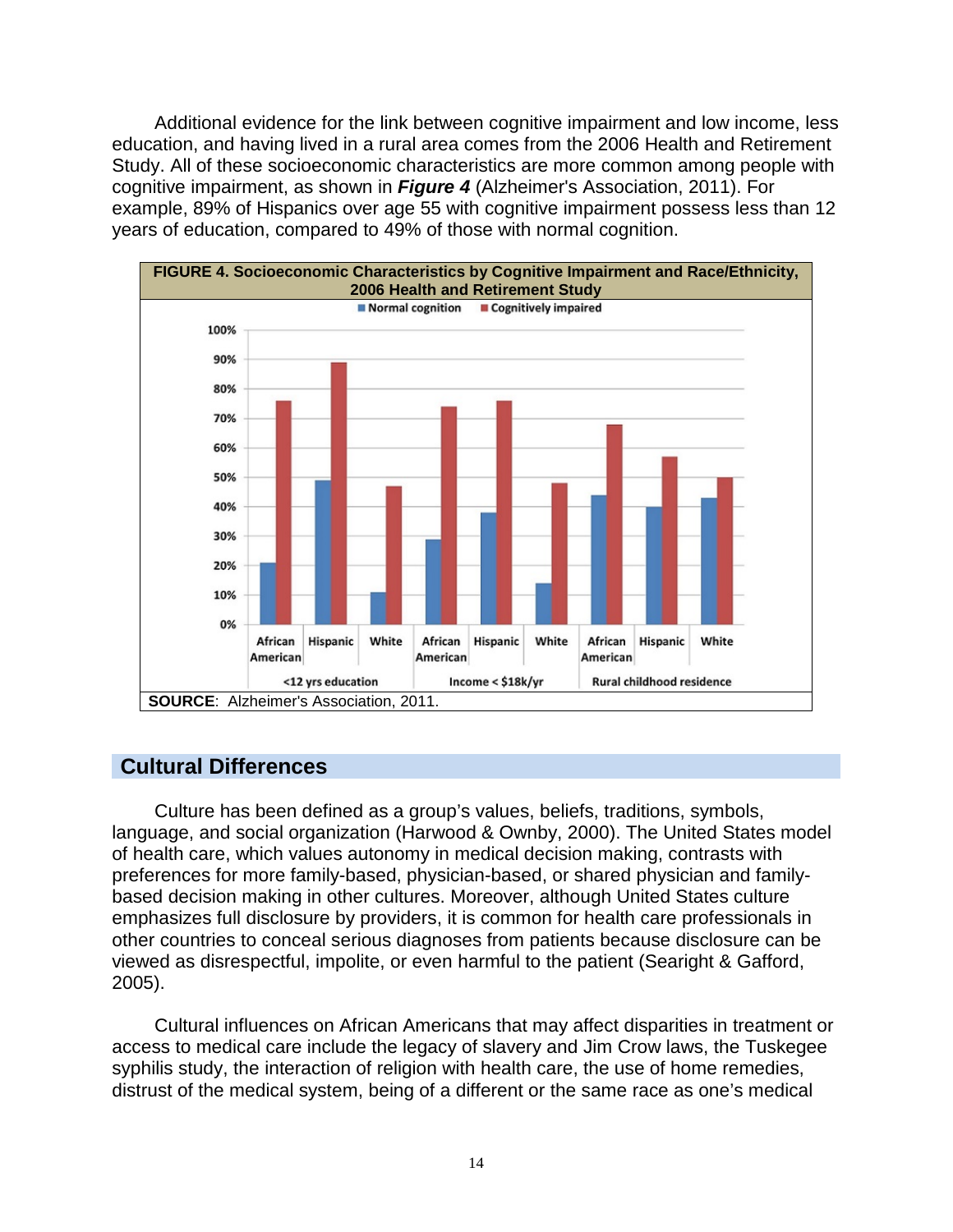provider, and health literacy (Eiser & Ellis, 2010). Some African Americans have strong religious beliefs, including the belief that illness can be cured or is controlled by God. Strong spirituality has been correlated with lower medication adherence and later stage cancer diagnosis (Eiser & Ellis, 2010). Similarly, some elderly African Americans and other non-White patients are more likely to use traditional or herbal medicines instead of, prior to, or alongside allopathic medicines.

Many individuals and cultures perceive dementia-related symptoms as a natural part of aging (Ayalon & Arean, 2004; Eiser & Ellis, 2010; Gelman, 2010; Gray et al., 2009; Jett, 2006). For example, one study asked participants whether the following statement is true: "Significant loss of memory/mental ability, commonly known as senility, is a normal part of aging." Of Whites, 23% agreed, compared to 55% of Hispanics and 33% of Chinese (Gray et al., 2009). An earlier study used different wording and found very different results: "Alzheimer's disease is a normal process of aging, like graying of hair or wrinkles." In that study, 66% of Whites, 50% of African Americans, 24% of Latinos, and 17% of Asians agreed with the statement (Ayalon & Arean, 2004).

Numerous cultural differences around caregiving for patients with Alzheimer's disease may also contribute to racial and ethnic disparities (Gray et al., 2009; Napoles et al., 2010). The most frequently documented cultural differences for both African American and Hispanic caregivers (compared to White caregivers) are more positive views of caregiving, greater spirituality, a stronger sense of duty to family, and higher value placed on extended family networks (Napoles et al., 2010). In a review of the literature, seven studies found evidence of worse mental health among Hispanic caregivers compared to Whites, whereas among African American caregivers, 11 studies found evidence of better mental health compared to Whites (Napoles et al., 2010). African American caregivers of people with Alzheimer's disease also appear to have more social support than White caregivers.

Research focused on Asian American caregivers is more limited, but there is evidence of a strong sense of filial responsibility in those communities (Napoles et al., 2010). Confucian cultures have a tradition of first-born sons and their wives being responsible for elder care (Janevic & Connell, 2001); people from these cultures may also be less likely to seek outside help in dealing with their family member and be less affected by the stress of caregiving.

#### **Racial and Ethnic Discrimination**

Although discrimination by providers against racial and ethnic minorities in the United States is commonly asserted as the cause of racial and ethnic disparities, we were unable to find any empirical studies on this topic that focused on people with Alzheimer's disease. Indeed, there appear to be few empirical studies on this topic in health care.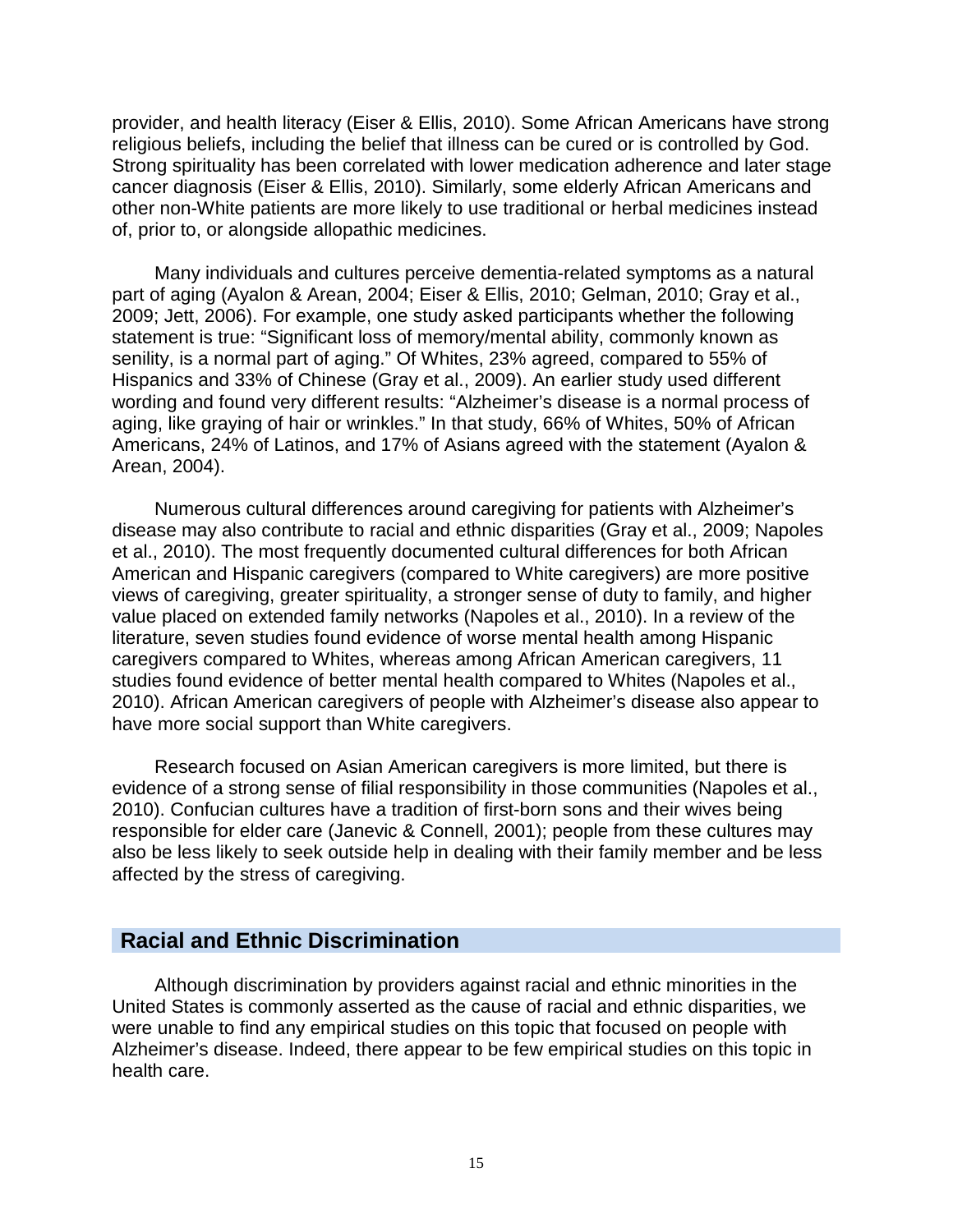A rare study of discrimination in health care used the implicit association test to assess the degree to which implicit racial bias affected physicians' decisions on thrombosis (Green et al., 2007). A total of 287 internal and emergency medicine residents from four hospitals in Boston and Atlanta participated in an online study. Half of the physicians received information about a White patient, and the other half received the same information but were told that the patient was African American. Although physicians self-reported that they did not prefer treating one group or the other and did not see either group as more cooperative, the test found a preference for treating Whites and the perception that African Americans were less cooperative. Similarly, Blanchard and Lurie (2004) found that minorities were more likely to report being looked down upon or treated with disrespect than Whites. Specifically, adjusting for sex, language, income, insurance coverage, and education, 20% of Asians, 19% of Hispanics, and 14% of Blacks reporting being treated disrespectfully or looked down upon by their provider compared to 9% of Whites.

Although not specifically about Alzheimer's disease, the Institute of Medicine's (IOM's) *Unequal Treatment: Confronting Racial and Ethnic Disparities in Health Care* (Smedley et al., 2003) identified racial bias and prejudice (conscious and unconscious) as obvious potential reasons for differences in treatment for a number of diseases. Provider lack of empathy and limited contact with people of other races/ethnicities were identified as potential factors. The IOM report also cites the theory that the pressures of the health care environment can lead to providers stereotyping patients as a cognitive shortcut, which reduces the amount of time they need to spend with patients. The common tendency to see the patient-provider relationship as one of a lower-status person coming to a higher-status person for assistance, rather than a relationship between collaborators--regardless of race or ethnicity--could be a barrier to quality care.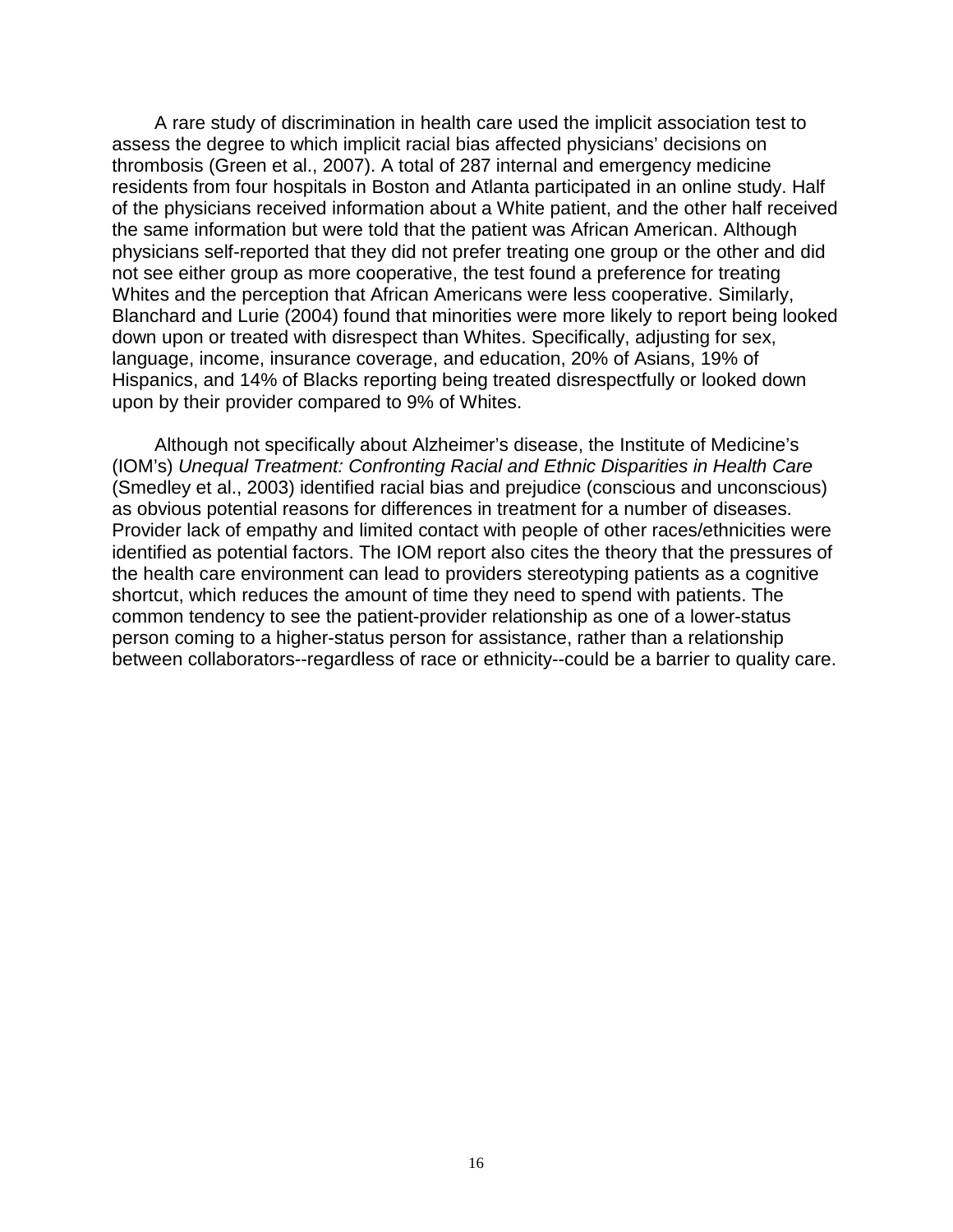## **INTERVENTIONS TO REDUCE RACIAL AND ETHNIC DISPARITIES**

Although there is extensive evidence documenting disparities among different racial and ethnic groups with Alzheimer's disease, there are few studies evaluating interventions to address disparities in this population. Almost all interventions designed to explicitly address racial and ethnic disparities focus on cultural competency on the part of the health care provider and/or health system. Interventions not specific to the Alzheimer's disease population include care coordination, care management, community health workers, and culturally tailored education interventions (Quinones et al., 2011).

#### **Cultural Competence**

Cultural competency is especially important in the health care setting, where barriers to communication and access to quality care can result in delayed diagnosis, inappropriate treatment, or worse. Cultural competence involves both awareness and knowledge about other cultures and skill in relating to people of other cultures. Cultural competence requires acknowledging that culture and ethnicity guide and affect behavior, and that all people are cultural beings (Betancourt et al., 2003).

A culturally competent health care environment includes the following characteristics (Anderson et al., 2003): a culturally diverse staff that reflects the communities served; bilingual staff or interpreters for the clients' languages; culturespecific and language-specific training for providers; and signs and materials in the clients' languages that are sensitive to cultural norms.

One example of a policy designed to address disparities at the systems level is the Culturally and Linguistically Appropriate Services standards issued in 2000 (Office of Minority Health, 2001). This policy mandates certain activities (e.g., competent language assistance services and signage/materials in different languages) and encourages others (such as culturally competent care and staff diversity). The evidence for improved outcomes as a result of interpreter services is mixed, but a few studies suggest that patients with limited English proficiency who receive language assistance are more satisfied with their care and have better clinical outcomes (Smedley et al., 2003).

Cultural competence education is mandated as part of medical licensure or continuing medical education requirements in New Jersey, Washington, and California, and other states are debating similar rules (Eiser & Ellis, 2010). The accrediting authority for medical schools in the United States also has standards for cross-cultural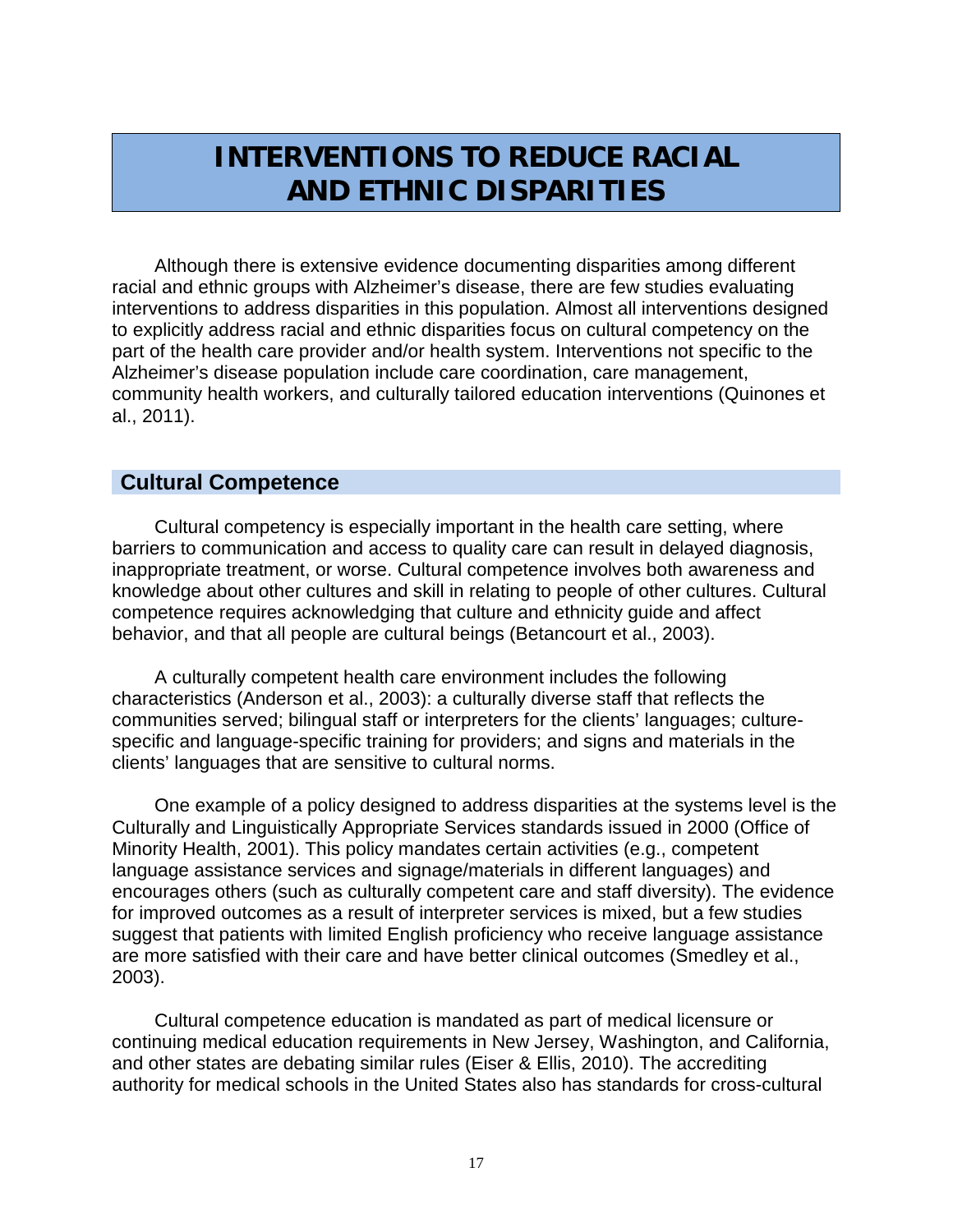curricula as part of undergraduate medical education (Liaison Committee on Medical Education, 2012).

Many studies of cultural competence training, not specific to Alzheimer's disease, have found that it has a beneficial effect on the attitudes, knowledge, and skills of physicians and on patient satisfaction (Beach et al., 2005). For example, 17 of 19 studies of cultural competence training for health professionals found a beneficial effect in terms of knowledge; 21 of 25 studies found that such training improved attitudes; and 14 of 14 studies showed benefits of training in improving skills. In addition, three studies found that cultural competence training of health professionals improved patient satisfaction. No definitive evidence has yet linked this training to improved health outcomes (Beach et al., 2005; Betancourt et al., 2003). One study of counseling of Black female patients showed that cultural competence improved patient adherence (Beach et al., 2005).

The goal of the Administration for Community Living-funded Alzheimer's Disease Supportive Services Program (previously called the Alzheimer's Disease Demonstration Grants to States program) is to provide or expand support services for traditionally underserved or hard-to-serve Alzheimer's patients and their caregivers, especially minorities and rural residents. The Illinois intervention focused on older persons who spoke Arabic, Assyrian, Bosnian, Hindi, and Urdu (Wiener & Mitchell, 2007). The grant worked with the Coalition of Limited English Speaking Elderly (CLESE), an organization representing 45 Chicago-area ethnic organizations that provide services to older people. Under the grant, CLESE organizations translated materials into the appropriate languages, identified home care clients with memory loss, made home visits to try to enroll elderly people into the program, conducted caregiver training, and trained providers to screen for dementia.

A recent comprehensive review of interventions focused on Alzheimer's disease and related disorders caregivers found 18 studies, of which 11 considered cultural factors in their design; eight of those 11 studies were from the REACH initiative (Napoles et al., 2010). Cultural tailoring in these studies addressed familism (i.e., the primacy of the family over individual interests), language, bicultural and bilingual staffing, health literacy, the need for advocacy, protecting elders, and logistical barriers.

Quality of care is related to cultural competence and diversity among providers (Daker-White et al., 2002; Means, 2002). Where service providers match clients with staff according to ethnicity and language, patient outcomes may be improved (Braun & Browne, 1998). Similarly, when staff receive training in cultural awareness and sensitivity and cognitive testing is language-appropriate, this may help address some disparities (Daker-White et al., 2002).

Caregiver interventions may be more effective if delivered by staff who are not only bilingual but also bicultural (Napoles et al., 2010). For example, the REACH and REACH II projects--multisite studies to evaluate culturally tailored interventions--were effective at reducing depression and improving quality of life among caregivers (Belle et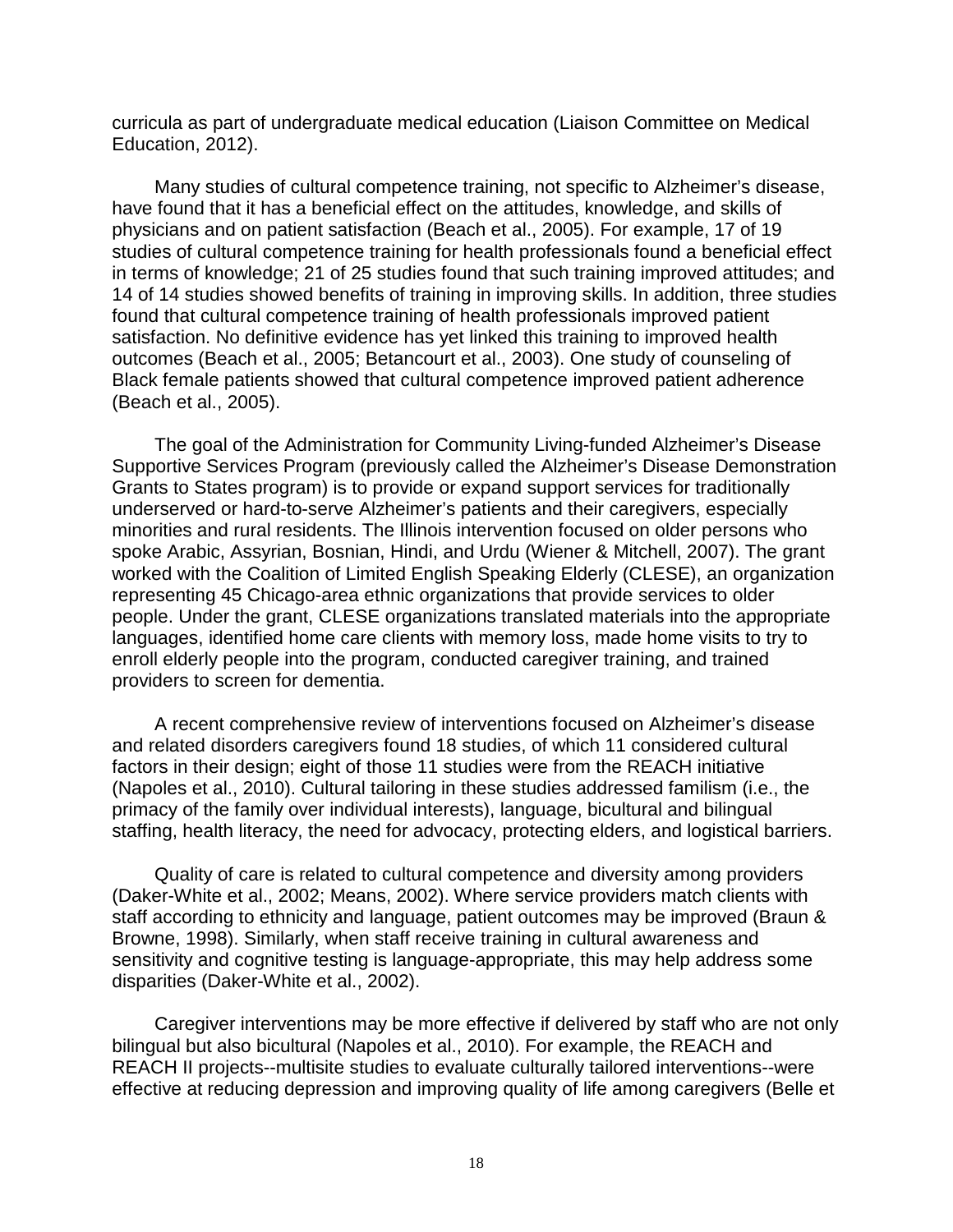al., 2006). One of REACH's strengths is the tailoring of the intervention materials individual caregivers, and the bilingual/bicultural staff.

#### **Outreach to Minority Communities**

Another approach to addressing disparities involves targeting programs and outreach to minority populations. For example, the Alzheimer's Disease Demonstration Grants to States program provided demonstration grants to Florida, Kentucky, and the District of Columbia, that focused on African Americans (Wiener & Mitchell, 2007). For example, in the District of Columbia, the intervention focused on educational efforts conducted within church communities. They also held awareness events and developed caregiver respite programs. More recently, several of the current Alzheimer's Disease Supportive Services Program grantees, including South Carolina, California, Florida, North Carolina and Puerto Rico, are targeting ethnic or racial groups.

Another intervention aimed at reaching minority populations is the Alzheimer's Disease Research Center Satellite Diagnostic and Treatment Clinics program (National Institute on Aging, 2010). Begun in 1990, the program established satellite clinics linked with one of the 30 existing Alzheimer's Disease Centers. In recent years, satellite clinics have been established on the Choctaw nation reservation, in Harlem, at Grady Hospital in Atlanta, and in St. Louis. The Alzheimer's Disease Centers are actively involved in formulating strategies and plans to recruit diverse populations to their clinics. Strategies that have met success include improved patient coordination, increasing the personal attention patients receive, home visits, and support groups (National Institute on Aging, 2010).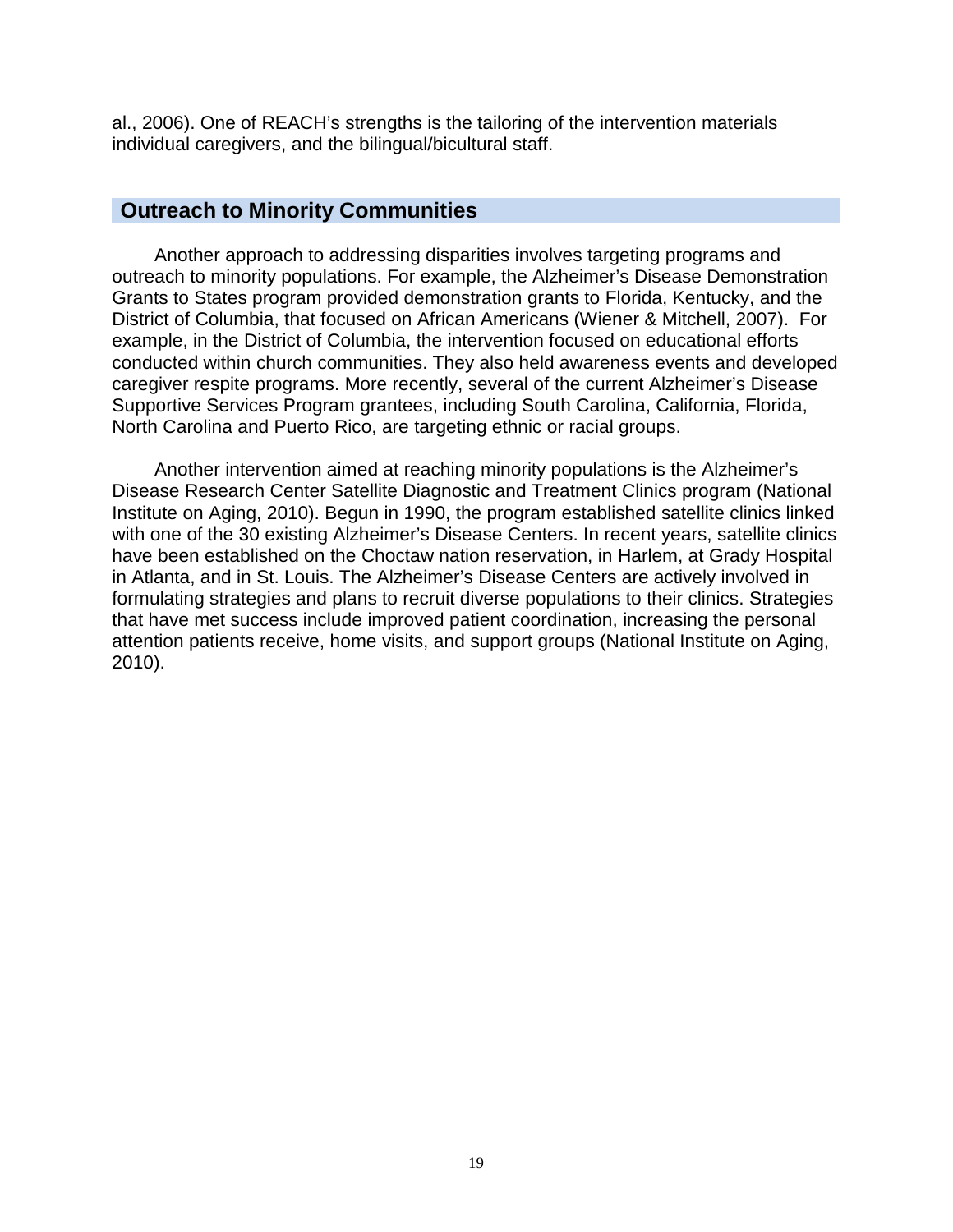# **CONCLUSIONS**

This paper reviews the research literature on ethnic and racial disparities as it relates to Alzheimer's disease. The literature shows consistent and adverse disparities among Blacks and Hispanics compared to non-Hispanic Whites in the prevalence and incidence of Alzheimer's disease, mortality, participation in clinical trials, use of medications and other interventions, use of long-term services and supports, health care expenditures, quality of care, and caregivers.

The reasons for these disparities are not well understood, but include possible genetic differences, prevalence of other diseases that may increase the risk of Alzheimer's disease, higher rates of poverty, and lower levels of education. In addition, differences in the use of services and expenditures may be related to cultural differences and racial and ethnic discrimination. Although these disparities are well known, little is known about the effectiveness of various strategies, such as cultural competence training, to address these differences within the context of Alzheimer's disease, with almost no studies available that evaluate possible interventions.

In seeking to alleviate these disparities, one of the important points made in the IOM's *Unequal Treatment* report is that matching needs to services is a more important goal than trying to provide equal amounts of services to different groups (Smedley et al., 2003). Both undertreatment and overtreatment can be a problem, and it would be undesirable to insist on all patients being equally overtreated. Instead, the goal should be the right care, delivered to the right patient, at the right time, in the right setting (Fowler et al., 2011).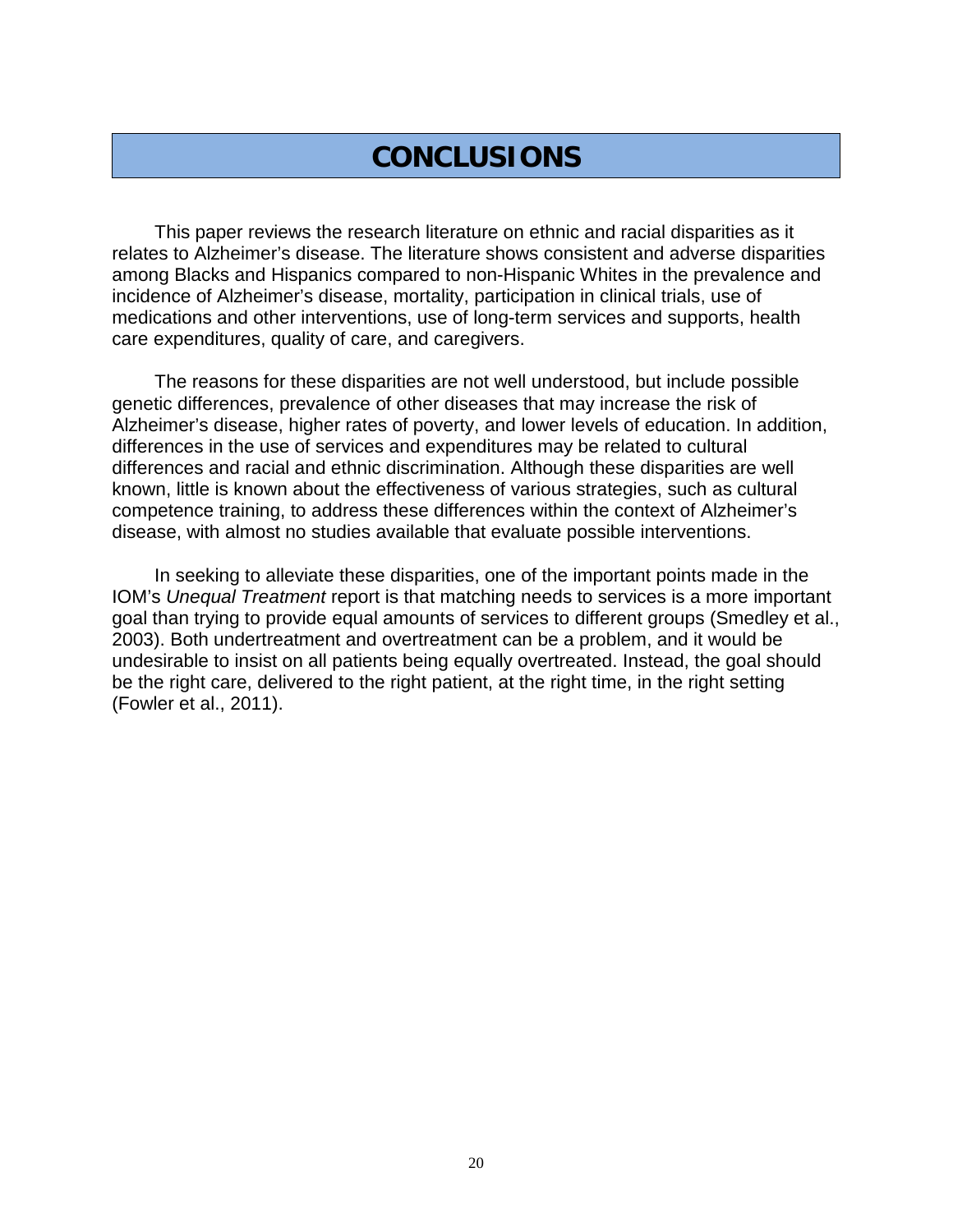# **REFERENCES**

- Alzheimer's Association. (2011). "2010 Alzheimer's Disease Facts and Figures." Retrieved May 11, 2012, from [http://www.alz.org/documents\\_custom/report\\_alzfactsfigures2010.pdf.](http://www.alz.org/documents_custom/report_alzfactsfigures2010.pdf)
- Alzheimer's Association. (2012). "2011 Alzheimer's Disease Facts and Figures." Retrieved May 11, 2012, from [http://www.alz.org/downloads/facts\\_figures\\_2011.pdf.](http://www.alz.org/downloads/facts_figures_2011.pdf)
- Alzheimer's Association. (2014). "2013 Alzheimer's Disease Facts and Figures." Retrieved January 21, 2014, from http://www.alz.org/alzheimers\_disease\_facts\_and\_figures.asp
- Anderson, L.M., S.C. Scrimshaw, M.T. Fullilove, J.E. Fielding, & J. Normand. (2003). "Culturally competent healthcare systems: A systematic review." *Am J Preventive Medicine*, 24(3 Suppl), 68-79.
- Ayalon, L., & P.A. Arean. (2004). "Knowledge of Alzheimer's disease in four ethnic groups of older adults." *Int J Geriatr Psychiatry*, 19(1), 51-57; doi: 10.1002/gps.1037.
- Beach, M.C., E.G. Price, T.L. Gary, K.A. Robinson, A. Gozu, A. Palacio, et al. (2005). "Cultural competency: A systematic review of health care provider educational interventions." *Med Care*, 43(4), 356-373.
- Belgrave, L.L., M.L. Wykle, & J.M. Choi. (1993). "Health, double jeopardy, and culture: The use of institutionalization by African-Americans." *Gerontologist*, 33(3), 379-385.
- Belle, S.H., L. Burgio, R. Burns, D. Coon, S.J. Czaja, D. Gallagher-Thompson, et al. (2006). "Enhancing the quality of life of dementia caregivers from different ethnic or racial groups: A randomized, controlled trial." *Ann Intern Med*, 145(10), 727-738.
- Betancourt, J.R., A.R. Green, J.E. Carrillo, & O. Ananeh-Firempong. (2003). "Defining cultural competence : A practical framework for addressing racial/ethnic disparities in health and health care." *Pub Health Rep*, 118(August), 293-302.
- Connolly, A., E.L. Sampson, & N. Purandare. (2012). "End-of-life care for people with dementia from ethnic minority groups: A systematic review." *J Am Geriatr Soc*, 60(2), 351-360; doi: 10.1111/j.1532-5415.2011.03754.x.
- Cooper, C., A.R. Tandy, T. Balamurali, & G. Livingston. (2010). "A Systematic Review and Meta-Analysis of Ethnic Differences in Use of Dementia Treatment, Care, and Research." *Am J Geriatr Psychiatry*, 18(3), 193-203.
- Crean, S., A. Ward, C.J. Mercaldi, J.M. Collins, M.N. Cook, N.L. Baker, et al. (2011). "Apolipoprotein E4 prevalence in Alzheimer's disease patients varies across global populations: A systematic literature review and meta-analysis." *Dement Geriatr Cogn Disord*, 31(1), 20-30.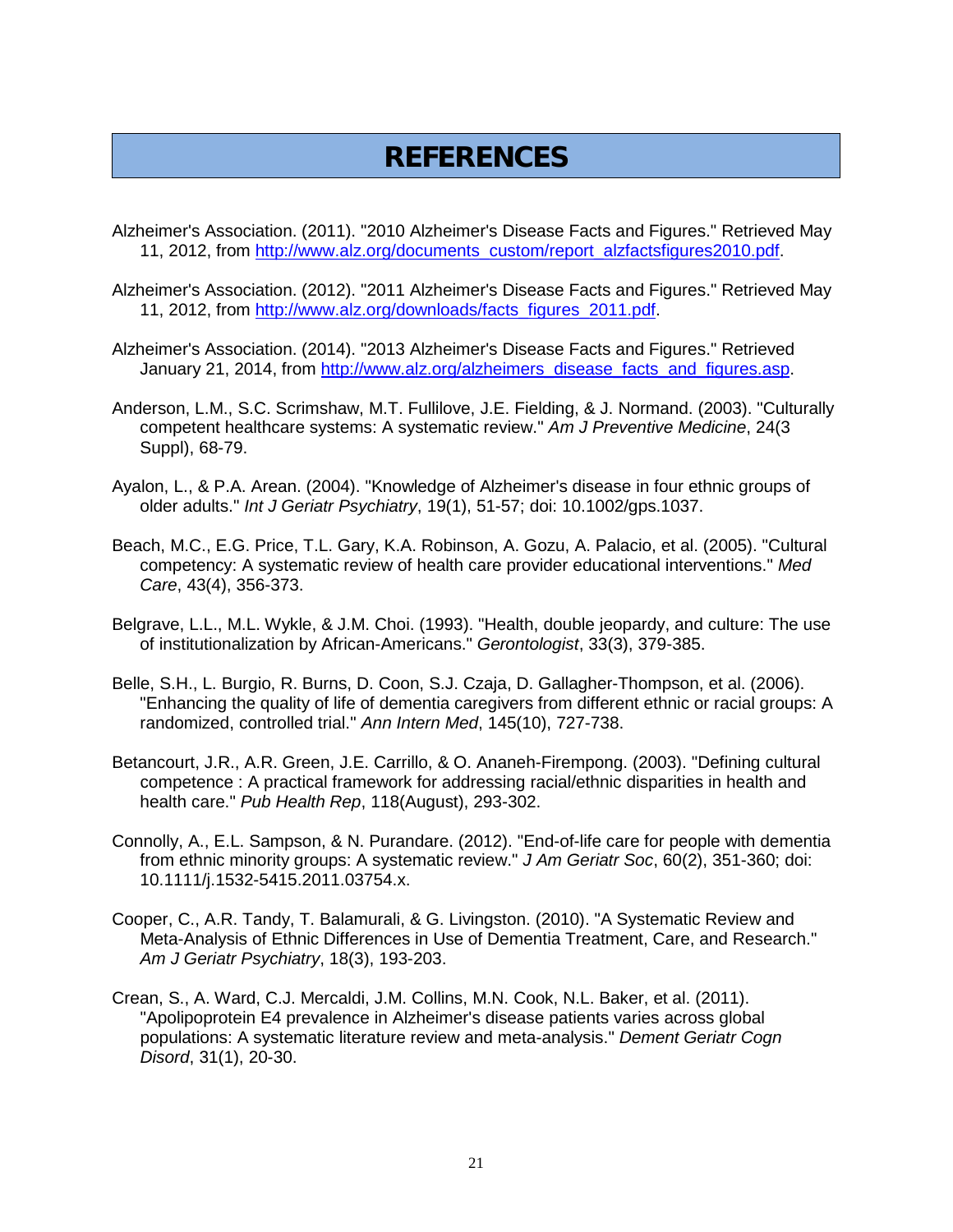- Eiser, A.R., & G. Ellis. (2010). "Cultural competence and the African American experience with health care: The case for specific content in cross-cultural education." *Academic Med*, 82(2), 176-183.
- Farrer, L.A., L.A. Cupples, J.L. Haines, B. Hyman, W.A. Kukull, R. Mayeux, et al. (1997). "Effects of age, sex, and ethnicity on the association between apolipoprotein E genotype and Alzheimer disease. A meta-analysis." APOE and Alzheimer Disease Meta Analysis Consortium. *JAMA*, 278(16), 1349-1356.
- Feng, Z., M.L. Fennell, D.A. Tyler, M. Clark, & V. Mor. (2011). "Growth of racial and ethnic minorities in US nursing homes driven by demographics and possible disparities in options." *Health Aff*, 30(7), 1358-1365.
- Fowler, F.J., C.A. Levin, & K.R. Sepucha. (2011). "Informing and involving patients to improve the quality of medical decisions." *Health Aff*, 30(4), 699-706.
- Froehlich, T.E., S.T. Bogardus, & S.K. Inouye. (2001). "Dementia and race: Are there differences between African Americans and Caucasians?" *J Am Geriatr Soc*, 49(4), 477- 484.
- Gelman, C.R. (2010). "Learning from recruitment challenges: Barriers to diagnosis, treatment, and research participation for Latinos with symptoms of Alzheimer's disease." *J Gerontol Social Work*, 53(1), 94-113.
- Gilligan, A.M., D.C. Malone, T.L. Warholak, & E.P. Armstrong. (2012). "Racial and ethnic disparities in Alzheimer's disease pharmacotherapy exposure: An analysis across four state Medicaid populations." *American Journal of Geriatric Pharmacotherapy*, 10(5), 303-312; doi: 10.1016/j.amjopharm.2012.09.002.
- Gilligan, A.M., D.C. Malone, T.L. Warholak, & E.P. Armstrong. (2013). "Health disparities in cost of care in patients with Alzheimer's disease: An analysis across 4 state Medicaid populations." *American Journal of Alzheimer's Disease and Other Dementias*, 28(1), 84-92.
- Gillum, R.F., & T.O. Obisesan. (2011). "Differences in mortality associated with dementia in U.S. Blacks and Whites." *J Am Geriatr Soc*, 59(10), 1823-1828.
- Glymour, M.M., A. Kosheleva, V.G. Wadley, C. Weiss, & J.J. Manly. (2011). "Geographic distribution of dementia mortality: Elevated mortality rates for Black and White Americans by place of birth." *Alzheimer Disease and Associated Disorders*, 25(3), 196-202.
- Glymour, M.M., & J.J. Manly. (2008). "Lifecourse social conditions and racial and ethnic patterns of cognitive aging." *Neuropsychology Review*, 18(3), 223-254.
- Gray, H.L., D.E. Jimenez, M.A. Cucciare, H.Q. Tong, & D. Gallagher-Thompson. (2009). "Ethnic differences in beliefs regarding Alzheimer disease among dementia family caregivers." *Am J Geriatr Psychiatry*, 17(11), 925-933.
- Green, A.R., D.R. Carney, D.J. Pallin, L.H. Ngo, K.L. Raymond, L.I. Iezzoni, et al. (2007). "Implicit bias among physicians and its prediction of thrombolysis decisions for Black and White patients." *J Gen Intern Med*, 22(9), 1231-1238.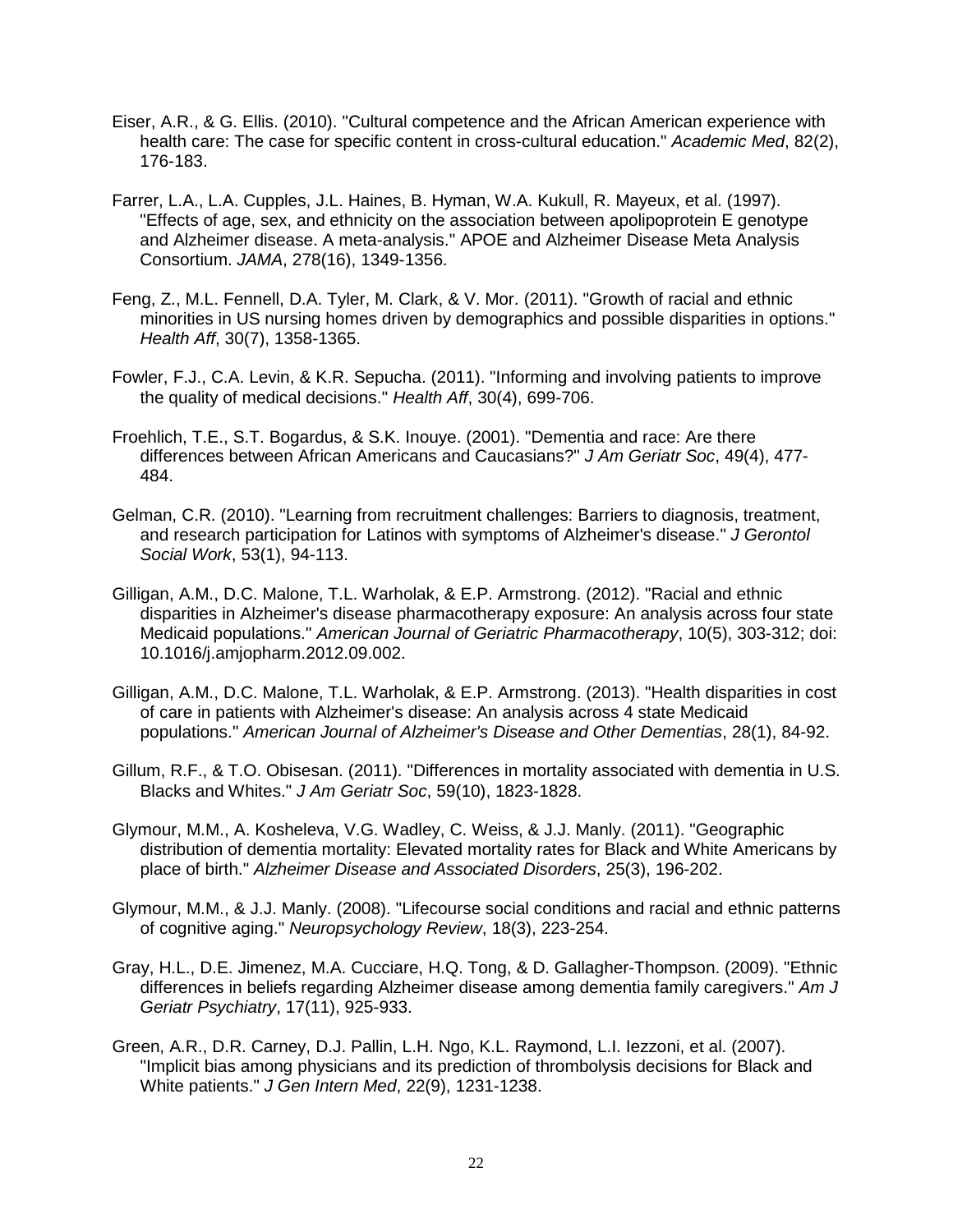- Green, R.C., L.A. Cupples, R. Go, K.S. Benke, T. Edeki, P.A. Griffith, et al. (2002). "Risk of dementia among White and African American relatives of patients with Alzheimer disease." *JAMA*, 287(3), 329-336.
- Gruber-Baldini, A.L., B. Stuart, I.H. Zuckerman, L. Simoni-Wastila, & R. Miller. (2007). "Treatment of dementia in community-dwelling and institutionalized Medicare beneficiaries." *J Am Geriatr Soc*, 55(10), 1508-1516.
- Gruneir, A., S.C. Miller, Z. Feng, O. Intrator, & V. Mor. (2008). "Relationship between state Medicaid policies, nursing home racial composition, and the risk of hospitalization for Black and White residents." *Health Serv Res*, 43(3), 869-881.
- Gurland, B.J., D.E. Wilder, R. Lantigua, Y. Stern, J. Chen, E.H. Killeffer, et al. (1999). "Rates of dementia in three ethnoracial groups." *International Journal of Geriatric Psychiatry*, 14(6), 481-493.
- Hargrave, R., M. Stoeklin, M. Haan, & B. Reed. (1998). "Clinical aspects of Alzheimer's disease in Black and White patients." *Journal of the National Medical Association*, 90(2), 78-84.
- Harwood, D.G., & R.L. Ownby. (2000). "Ethnicity and dementia." *Current Psychiatry Reports*, 2(1), 40-45.
- Hernandez, S., M.J. McClendon, X-H.A. Zhou, M. Sachs, & A.J. Lerner. (2010). "Pharmacological treatment of Alzheimer's disease: Effect of race and demographic variables." *Journal of Alzheimer's Disease*, 19(2), 665-672.
- Husaini, B.A., D.E. Sherkat, M. Moonis, R. Levine, C. Holzer, & V.A. Cain. (2003). "Racial differences in the diagnosis of dementia and in its effects on the use and costs of health care services." *Psychiatric Services*, 54(1), 92-96.
- Janevic, M.R., & C.M. Connell. (2001). "Racial, ethnic, and cultural differences in the dementia caregiving experience: Recent findings." *Gerontologist*, 41(3), 334-347.
- Jett, K. (2006). "Mind-loss in the African American community: Dementia as a normal part of aging." *Journal of Aging Studies*, 20(1), 1-10.
- Liaison Committee on Medical Education. (2012). "Accreditation Standards." Retrieved May 12, 2012 from [http://www.lcme.org/.](http://www.lcme.org/)
- Maestre, G., R. Ottman, Y. Stern, B. Gurland, M. Chun, M.X. Tang, et al. (1995). "Apolipoprotein E and Alzheimer's disease: Ethnic variation in genotypic risks." *Annals of Neurology*, 37(2), 254-259.
- McClendon, M.J., S. Hernandez, K.A. Smyth, & A.J. Lerner. (2009). "Memantine and acetylcholinesterase inhibitor treatment in cases of CDR 0.5 or questionable impairment." *Journal of Alzheimer's Disease*, 16(3), 577-583.
- Mehta, K.M., K. Yaffe, E.J. Pérez-Stable, A. Stewart, D. Barnes, B.F. Kurland, et al. (2008). "Race/ethnic differences in AD survival in US Alzheimer's Disease Centers." *Neurology*, 70(14), 1163-1170.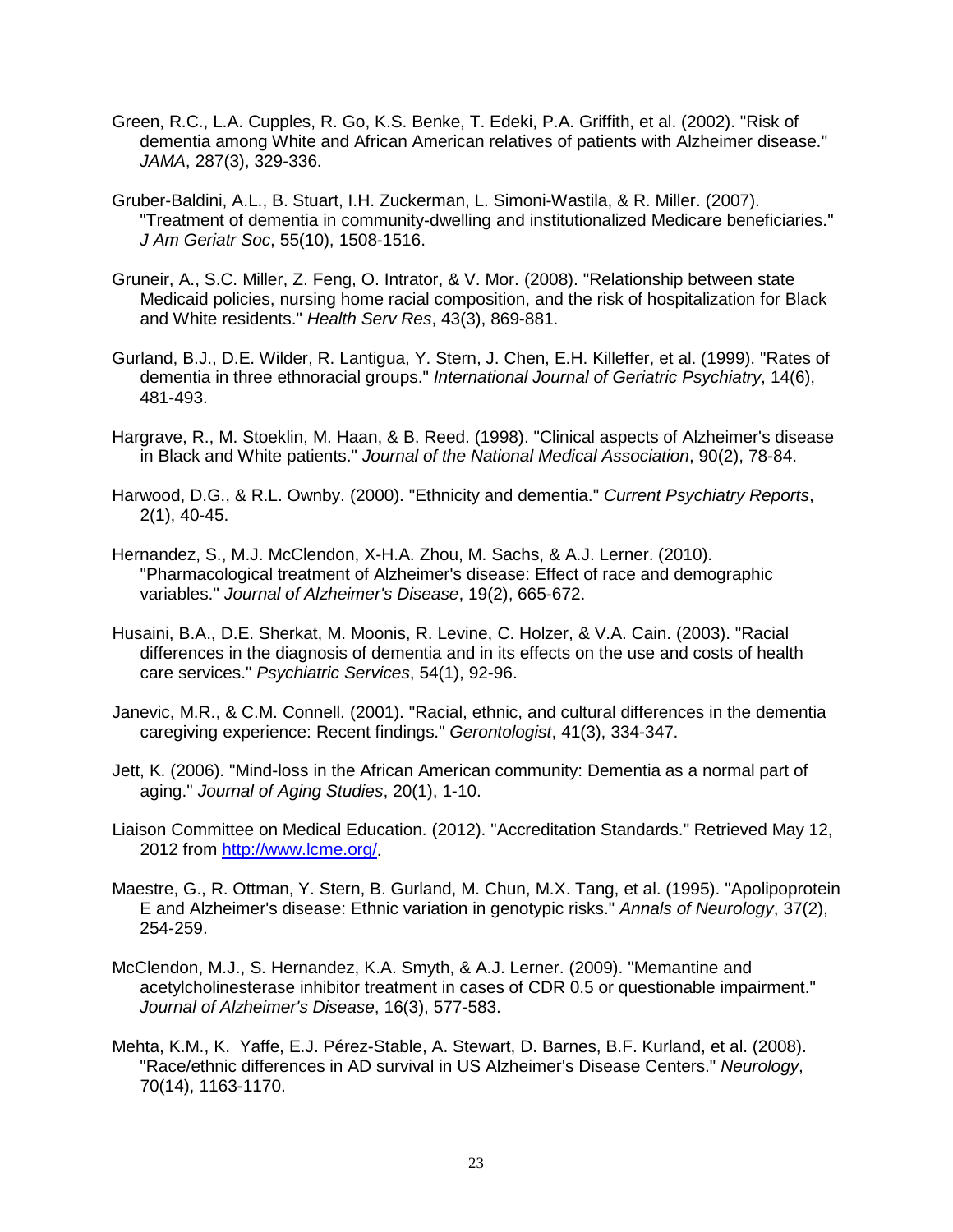- Miller, S.C., J.C. Lima, & S.L. Mitchell. (2010). "Hospice care for persons with dementia: The growth of access in US nursing homes." *American Journal of Alzheimer's Disease and Other Dementias*, 25(8), 666-673.
- Napoles, A.M., L. Chadiha, R. Eversley, & G. Moreno-John. (2010). "Developing culturally sensitive dementia caregiver interventions: Are we there yet? *Am J Alzheimers Dis Other Demen*, 25(5), 389-406.
- National Institute on Aging. (2010). "Health Disparities Strategic Plan: Fiscal Years 2009-2013." Retrieved May 12, 2012 from [http://www.nia.nih.gov/about/health-disparities-strategic-plan](http://www.nia.nih.gov/about/health-disparities-strategic-plan-fiscal-years-2009-2013/40-areas-emphasis-integration)[fiscal-years-2009-2013/40-areas-emphasis-integration.](http://www.nia.nih.gov/about/health-disparities-strategic-plan-fiscal-years-2009-2013/40-areas-emphasis-integration)
- Noble, J.M., J.J. Manly, N. Schupf, M.X. Tang, & J.A. Luchsinger. (2012). "Type 2 diabetes and ethnic disparities in cognitive impairment." *Ethnicity and Disease*, 22(1), 38-44.
- Office of Minority Health. (2001). "National Standards on Culturally and Linguistically Appropriate Services (CLAS)." Retrieved from [http://minorityhealth.hhs.gov/templates/browse.aspx?lvl=2&lvlID=15.](http://minorityhealth.hhs.gov/templates/browse.aspx?lvl=2&lvlID=15)
- Perryman, M., M. Lewis, & P.A. Rivers. (2009). "Treatment disparities in medication prescribing for Alzheimer's: disease among ethnic groups." *Journal of Health Care Finance*, 35(4), 64- 73.
- Purnell, C., S. Gao, C.M. Callahan, & H.C. Hendrie. (2009). "Cardiovascular risk factors and incident Alzheimer disease: A systematic review of the literature." *Alzheimer Dis Assoc Disord*, 23(1), 1-10; doi: 10.1097/WAD.0b013e318187541c.
- Quiñones, A.R., M. O'Neil, S. Saha, M. Freeman, S.R. Henry, & D. Kansagara. (2011). "Interventions to Improve Minority Health Care and Reduce Racial and Ethnic Disparities Health Care." VA-ESP Project #05-225. Available at [http://www.hsrd.research.va.gov/publications/esp/healthcare-disparities.pdf.](http://www.hsrd.research.va.gov/publications/esp/healthcare-disparities.pdf)
- Roff, L.L., L.D. Burgio, L. Gitlin, L. Nichols, W. Chaplin, & J.M. Hardin. (2004). "Positive aspects of Alzheimer's caregiving: The role of race." *J Gerontol B Psychol Sci Soc Sci*, 59(4), P185- 190.
- Rovner, B.W., R.J. Casten, C. Arenson, B. Salzman, & E.B. Kornsey. (2012). "Racial differences in the recognition of cognitive dysfunction in older persons." *Alzheimer Dis Assoc Disord*, 26(1), 44-49; doi: 10.1097/WAD.0b013e3182135f09.
- Samper-Ternent, R., Y.F. Kuo, L.A. Ray, K.J. Ottenbacher, K.S. Markides, & S. Al Snih. (2012). "Prevalence of health conditions and predictors of mortality in oldest old Mexican Americans and non-Hispanic Whites." *Journal of the American Medical Directors Association*, 13(3), 254-259; doi: 10.1016/j.jamda.2010.07.010.
- Searight, H.R., & J. Gafford. (2005). "Cultural diversity at the end of life: Issues and guidelines for family physicians." *Am Fam Physician*, 71(3), 515-522.
- Sink, K.M., K.E. Covinsky, R. Newcomer, & K. Yaffe. (2004). "Ethnic differences in the prevalence and pattern of dementia-related behaviors." *J Am Geriatr Soc*, 52(8), 1277-1283.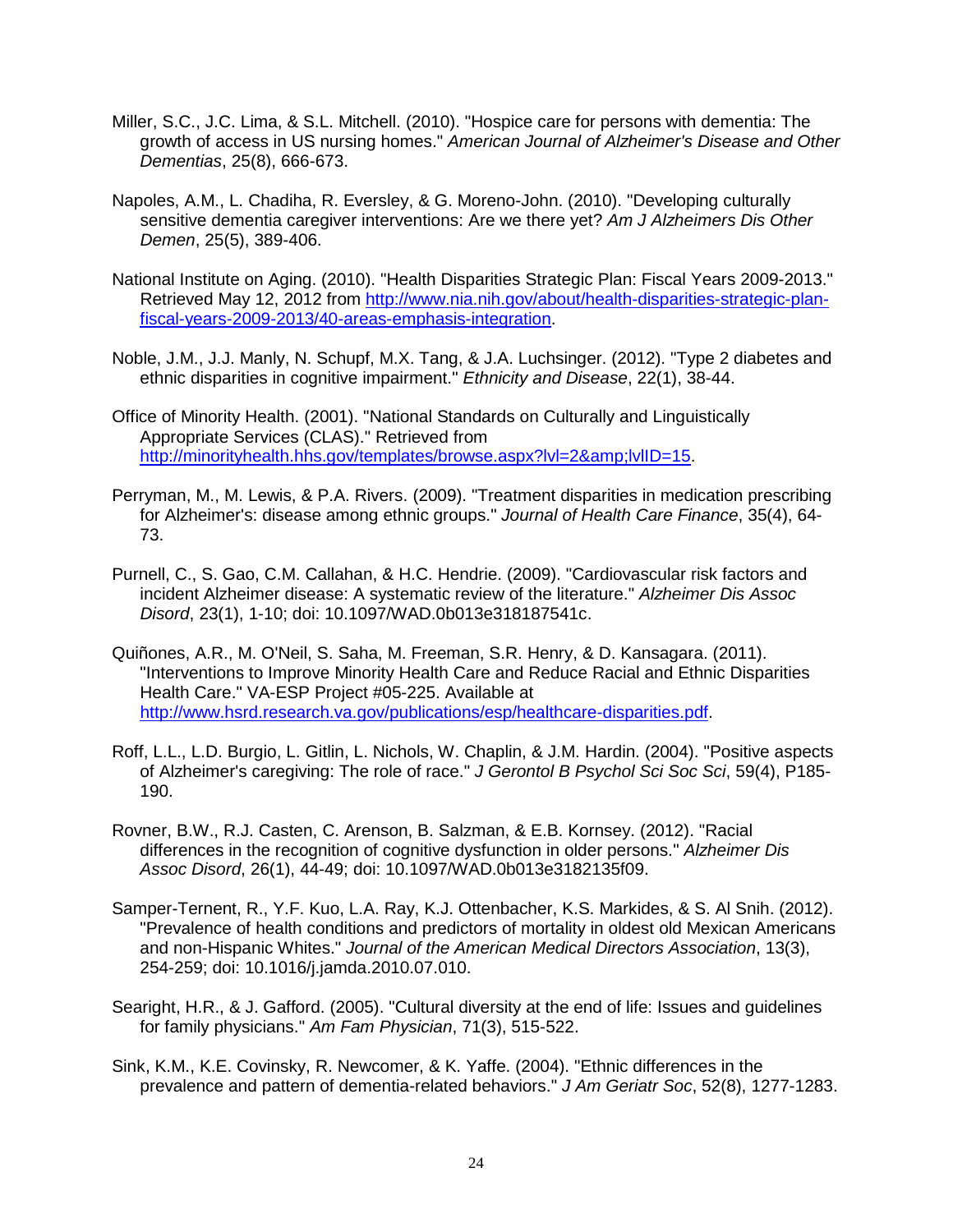- Smedley, B.D., A.Y. Stith, & A.R. Nelson. (2003). "Unequal Treatment: Confronting Racial and Ethnic Disparities in Health Care." Washington, DC: National Academies Press.
- Tang, M.X., P. Cross, H. Andrews, D.M. Jacobs, S. Small, K. Bell, et al. (2001). "Incidence of AD in African-Americans, Caribbean Hispanics, and Caucasians in northern Manhattan." *Neurology*, 56(1), 49-56.
- Teresi, J.A., D. Holmes, M. Ramirez, B.J. Gurland, & R. Lantigua. (2002). "Performance of Cognitive Tests Among Different Racial/Ethnic and Education Groups: Findings of Differential Item Functioning and Possible Item Bias Multicultural Measurement In Older Populations." New York, NY: Springer.
- Vincent, G.K., & V.A. Velkoff. (2010). "The Next Four Decades--The Older Population in the United States: 2010 to 2050. U.S. Department of Commerce, Economics and Statistics Administration, Bureau of the Census.
- Wendler, D., R. Kington, J. Madans, G. Van Wye, H. Christ-Schmidt, L.A. Pratt, et al. (2006). "Are racial and ethnic minorities less willing to participate in health research?" *PLoS Medicine*, 3(2), e19-e19.
- Yaffe, K., C. Falvey, T.B. Harris, A. Newman, S. Satterfield, A. Koster, et al. (2013). "Effect of socioeconomic disparities on incidence of dementia among biracial older adults: Prospective study." *BMJ*, 347, f7051; doi: 10.1136/bmj.f7051.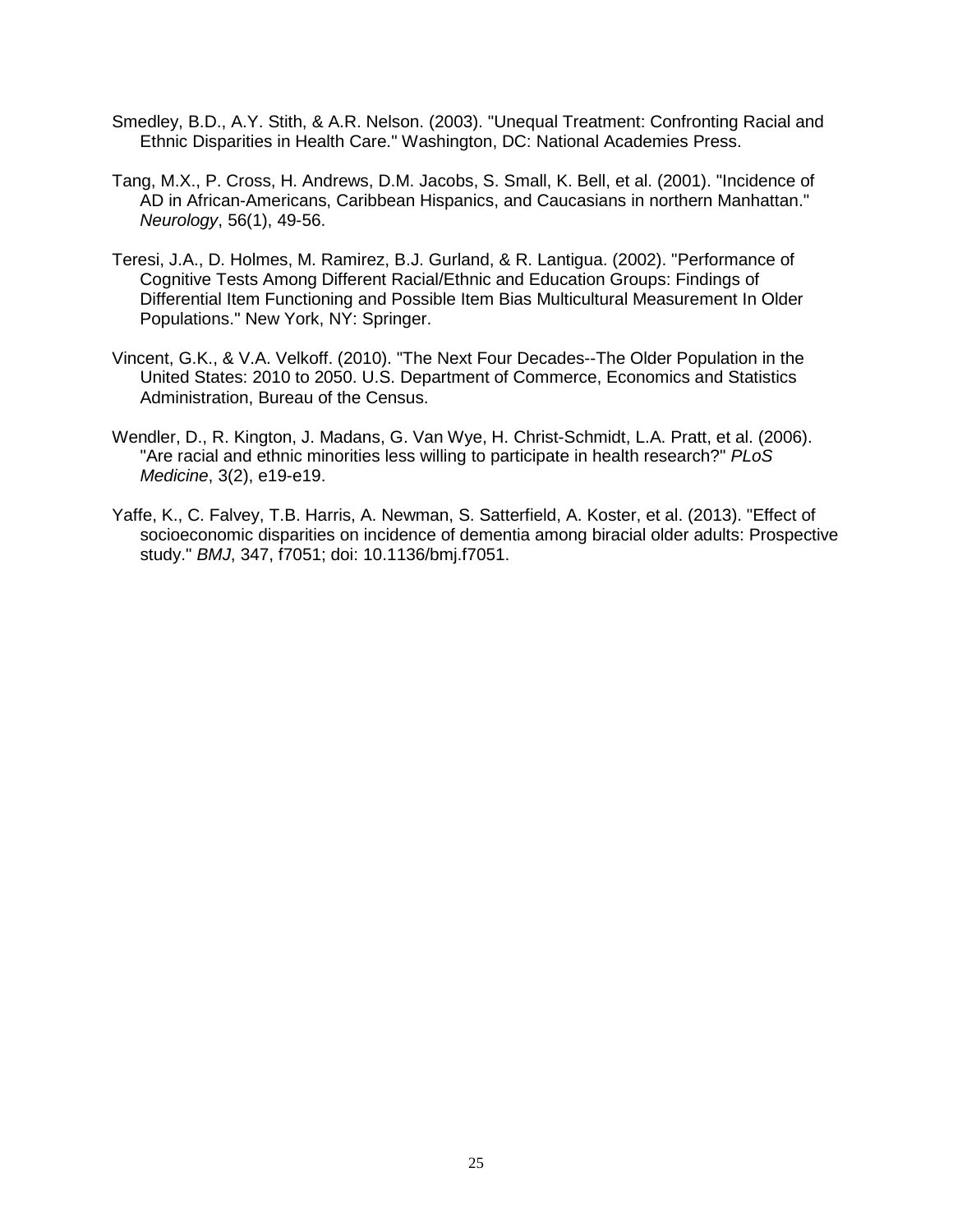## **REVIEW OF ALZHEIMER'S AND RELATED DEMENTIA RESEARCH**

# **Reports Available**

Care Coordination for People with Alzheimer's Disease and Related Dementias: Literature Review

Executive Summary <http://aspe.hhs.gov/daltcp/reports/2013/AlzCCes.shtml><br>http://aspe.hhs.gov/daltcp/reports/2013/AlzCC.shtml HTML <http://aspe.hhs.gov/daltcp/reports/2013/AlzCC.shtml><br>PDF http://aspe.hhs.gov/daltcp/reports/2013/AlzCC.pdf <http://aspe.hhs.gov/daltcp/reports/2013/AlzCC.pdf>

Racial and Ethnic Disparities in Alzheimer's Disease: A Literature Review<br>http://aspe.hhs.gov/daltcp/reports/2014/F

HTML<br>
HTML <http://aspe.hhs.gov/daltcp/reports/2014/RacEthDis.cfm><br>
http://aspe.hhs.gov/daltcp/reports/2014/RacEthDis.pdf <http://aspe.hhs.gov/daltcp/reports/2014/RacEthDis.pdf>